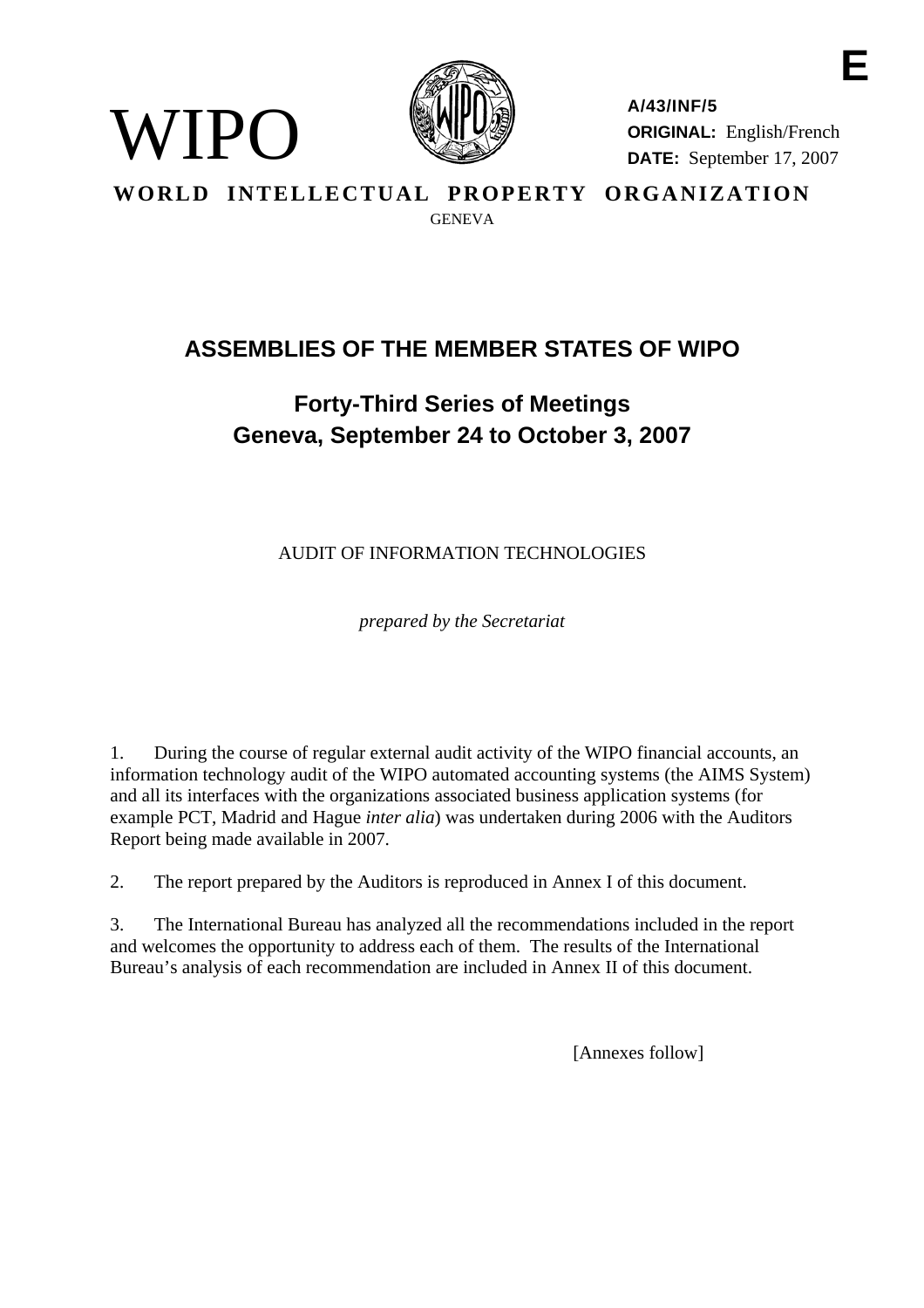## A/43/INF/5

# ANNEX I

#### INFORMATION TECHNOLOGY (IT) AUDIT OF THE SWISS FEDERAL AUDIT OFFICE (Financial year 2006)

## REPORT OF THE AUDITOR TO THE ASSEMBLIES OF THE MEMBERS STATES OF WIPO

By Mr. K. Grüter, Director of the Swiss Federal Audit Office of the Swiss Confederation

## GENERAL REMARKS

#### Mandate:

1. At the thirty-ninth series of meetings, held in Geneva from September 22 to October 1, 2003, the General Assembly of the World Intellectual Property Organization (WIPO) and the Assemblies of the Unions of Paris, Berne, Madrid, the Hague, Nice, Lisbon, Locarno, the International Patent Classification (IPC), the Patent Cooperation Treaty (PCT) and Vienna, renewed the Swiss Government's mandate up to 2007 inclusive, as Auditor of the accounts of WIPO and the Unions administered by WIPO, and also the accounts for the technical assistance projects carried out by the Organization (paragraph 196 of document A/39/15).

2. The Government of the Swiss Confederation has entrusted me, as Director of the Federal Audit Office, with the mandate of auditing the accounts of WIPO and the aforementioned Unions. I have instructed two qualified colleagues from the Federal Audit Office to conduct an IT audit, at the headquarters of the International Bureau (IB) in Geneva, during the period.

3. My mandate is stipulated in Article 6.2 of the WIPO Financial Regulations and is defined by the Terms of Reference Governing Audit, attached to those Regulations.

#### Auditing Standards and Subject of Audits:

4. The audits have been carried out according to the international IT audit standards "Control Objectives for Information and Related Technology (CobiT)", developed by the Information Systems Audit and Control Association (ISACA – [www.isaca.org](http://www.isaca.org/)). In addition, the ISACA guide, "Security, Audit and Control Features – PeopleSoft, 2nd Edition 2006" has been used as a reference tool during the audit.

5. According to Swiss Audit Standard (NAS) No. 401, the auditor shall possess sufficient knowledge of IT to plan, manage, supervise and review the work done. The use of IT in an organization influences above all "the assessment of the accounting and internal audit systems, the situation with regard to risks, and the planning and performance of the audit procedures" of the auditor. Thus, this audit work is also of use to financial auditors.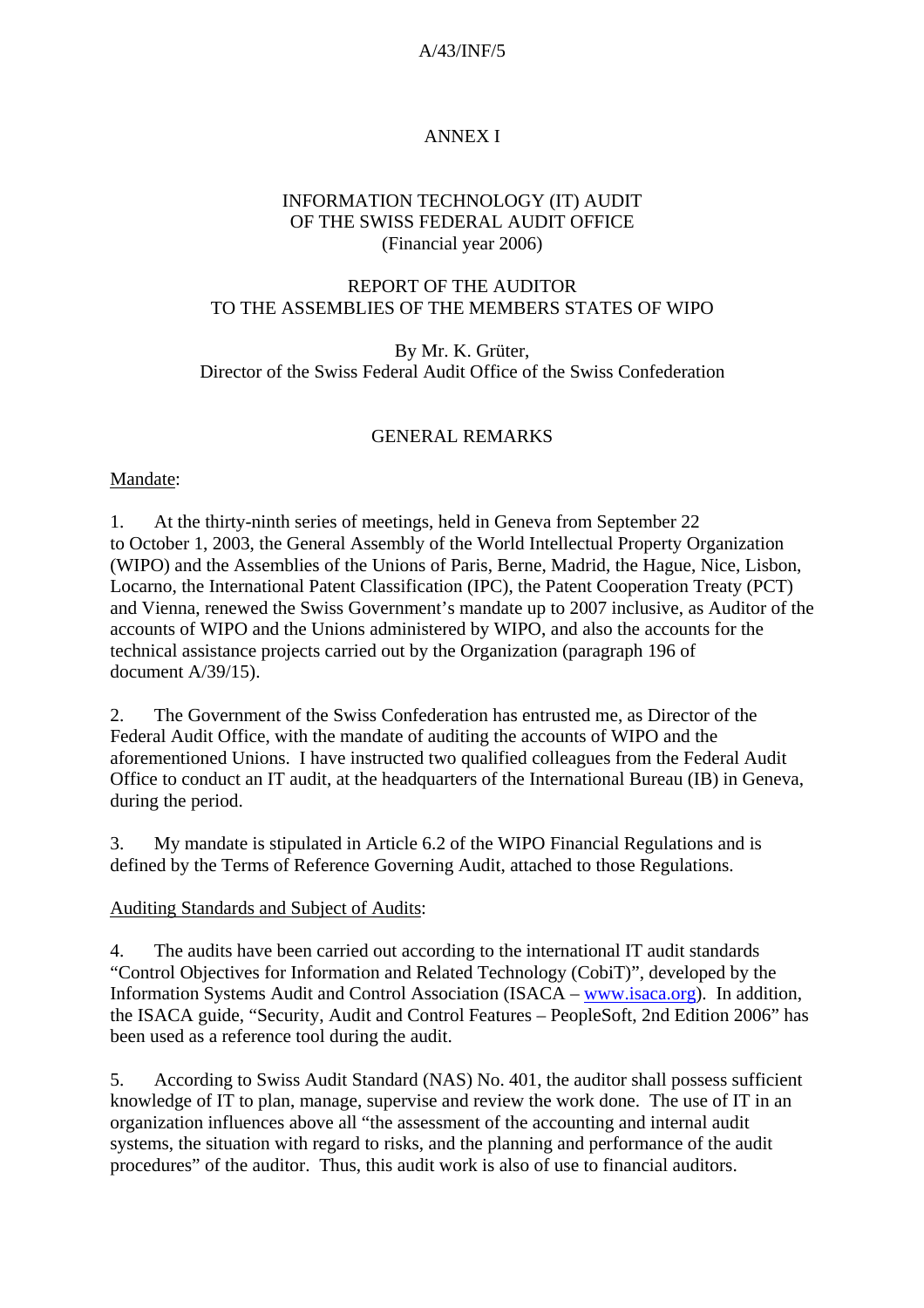6. The checks made related to the Administration Integrated Management System (AIMS) IT accounting system and its environment. This is an integrated software package, known as Enterprise Resource Planning (ERP) – produced by the American supplier PeopleSoft/Oracle<sup>[1](#page-2-0)</sup>.

7. My colleagues adopted a risk-oriented audit approach according to the standards referred to above and to the standards of the National Company of Auditors (CNCC – [www.cncc.fr\)](http://www.cncc.fr). As this is the first audit since the introduction of the new accounting system in 2004, they focused essentially on the first phase which includes becoming familiar with the Organization's IT. This work allowed a mapping system for AIMS and the surrounding applications to be set up (cf. Annex).

8. The aim of this audit was not to conduct a full audit in terms of applications, technology and information security. My colleagues did, however, identify a number of risks linked to the use of ERP (phase 2) and decided on certain key checks (phase 3). They examined the AIMS accounting system on several occasions.

9. The information gathered and the analyses conducted led me to make a number of recommendations in order to continue consolidating the situation of IT and to make productivity gains in the medium and long term. I wish to emphasize that all the recommendations do not have the same importance. This is because of the risk factor, on the one hand, and the urgent need for implementation on the other. All the recommendations, including the timeframe, were discussed with the representatives of WIPO during two meetings held at the end of this audit.

10. They also took into consideration the two strategic goals of the Program and Budget for 2006-2007, as follows:

- $N^{\circ}$  IV: Delivery of quality services in global IP protection systems.
- $N^0$ .V: Greater efficiency of management and administrative support processes within WIPO.

## Information and Documents:

11. I wish to express my satisfaction at the willingness with which all the WIPO staff who were requested to do so provided information and documents of use in the performance of my mandate. Weekly meetings with key partners were organized regularly for the purposes of information, coordination and evaluation of the examinations conducted.

12. My colleagues received a considerable amount of documentation and held numerous interviews within the Organization. They had the opportunity to participate in live presentations of certain IT procedures and systems.

13. The issues of minor importance which were clarified and discussed with representatives during the work are not included in this report.

 $\overline{a}$ 

<span id="page-2-0"></span><sup>&</sup>lt;sup>1</sup> In 2005, Oracle took over the firm PeopleSoft.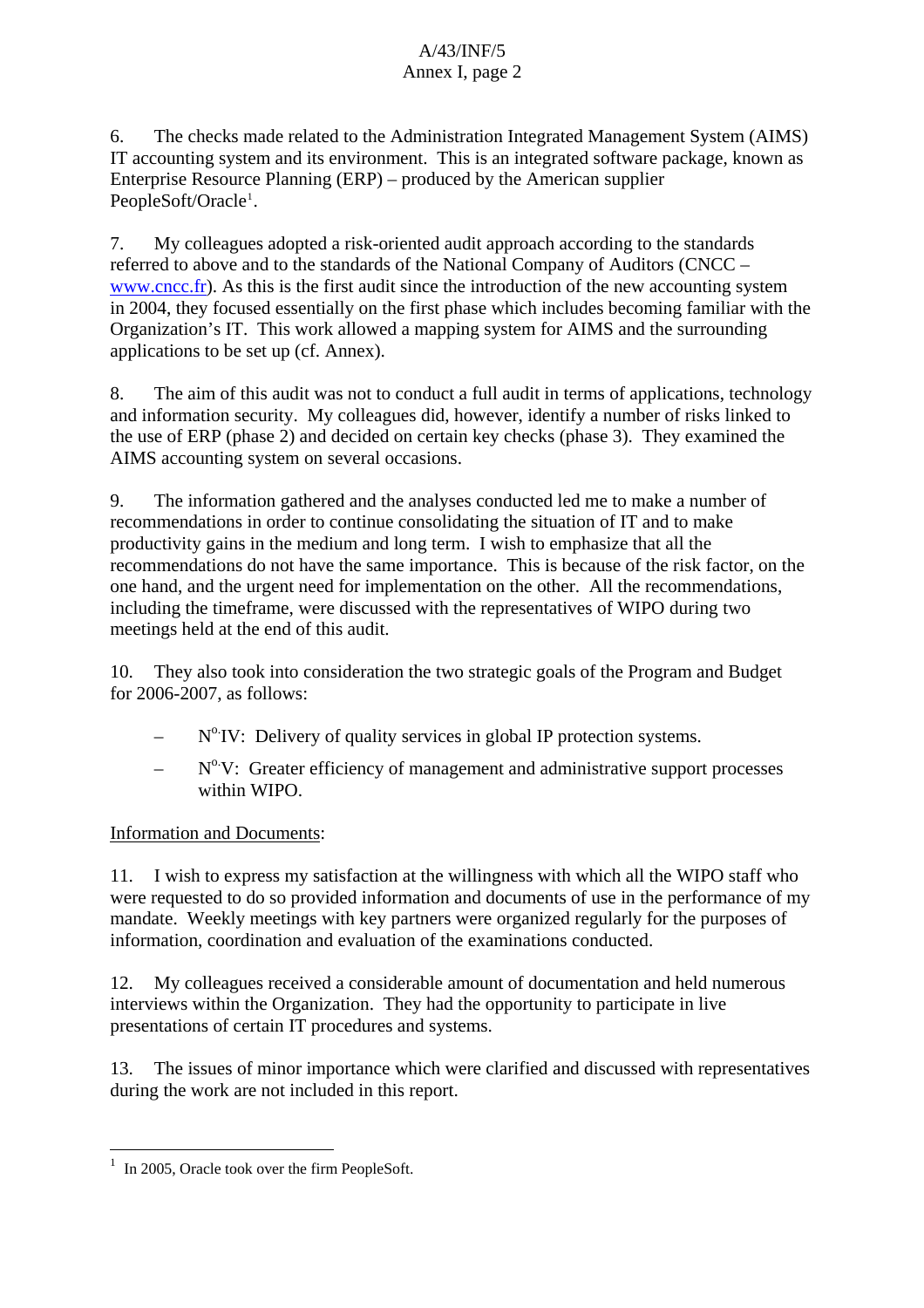#### MAIN BUSINESS PROCESSES AND APPLICATIONS

#### Total Income:

14. During the 2004-2005 Biennium, WIPO generated total income of 523 million francs, made up as follows<sup>[2](#page-3-0)</sup>:

| Income                                | Millions of francs. |  |
|---------------------------------------|---------------------|--|
| Member States' contributions          | 34                  |  |
| PCT Union                             | 401                 |  |
| Trademarks and industrial designs     | 66                  |  |
| Miscellaneous income                  |                     |  |
| (arbitration, interest, publications) | 22.                 |  |
| Total                                 | 523                 |  |

With 76 per cent of the total, the table shows that the PCT Union is WIPO's main source of income. For this reason, my colleagues gathered information and described the main components of this business process and the underlying IT system. Trademarks and industrial designs provide 13 per cent of the Organization's resources.

#### Patent Cooperation Treaty (PCT) – CASPRO and CASPIA Systems:

15. The patent application filing process governed by the PCT is managed mainly by the CASPRO and CASPIA business applications. The basic documents for a patent include in particular the following information: the request, description, claims, abstract, drawings and calculation of fees.

16. WIPO processes about 130,000 patent applications per year, i.e. an average of around 600 files per day, generating average income of 1,500 francs per file. In 2006, the number of patent applications increased by about six per cent, following exceptional growth of 10 per cent in 2005. The processing of patent filings comprises the following business processes:

– Entry of incoming files submitted directly by applicants or by national patent offices;

– Processing of files with payment of fees due to WIPO;

– Publication with or without a written opinion from one of the 11 certified searching offices.

 The Office of the PCT consists of about 430 people, 250 in processing teams, around 100 translators and the rest assigned to the Legal Division.

17. PCT files are processed using the CASPRO and CASPIA applications in conjunction with E-file containing the electronic file or paper file scanned in PDF format and converted into text by OCR so that it is available to the translators. PCT applications contain all the

<span id="page-3-0"></span> $\frac{1}{2}$ Source: Financial Management Report 2004-2005.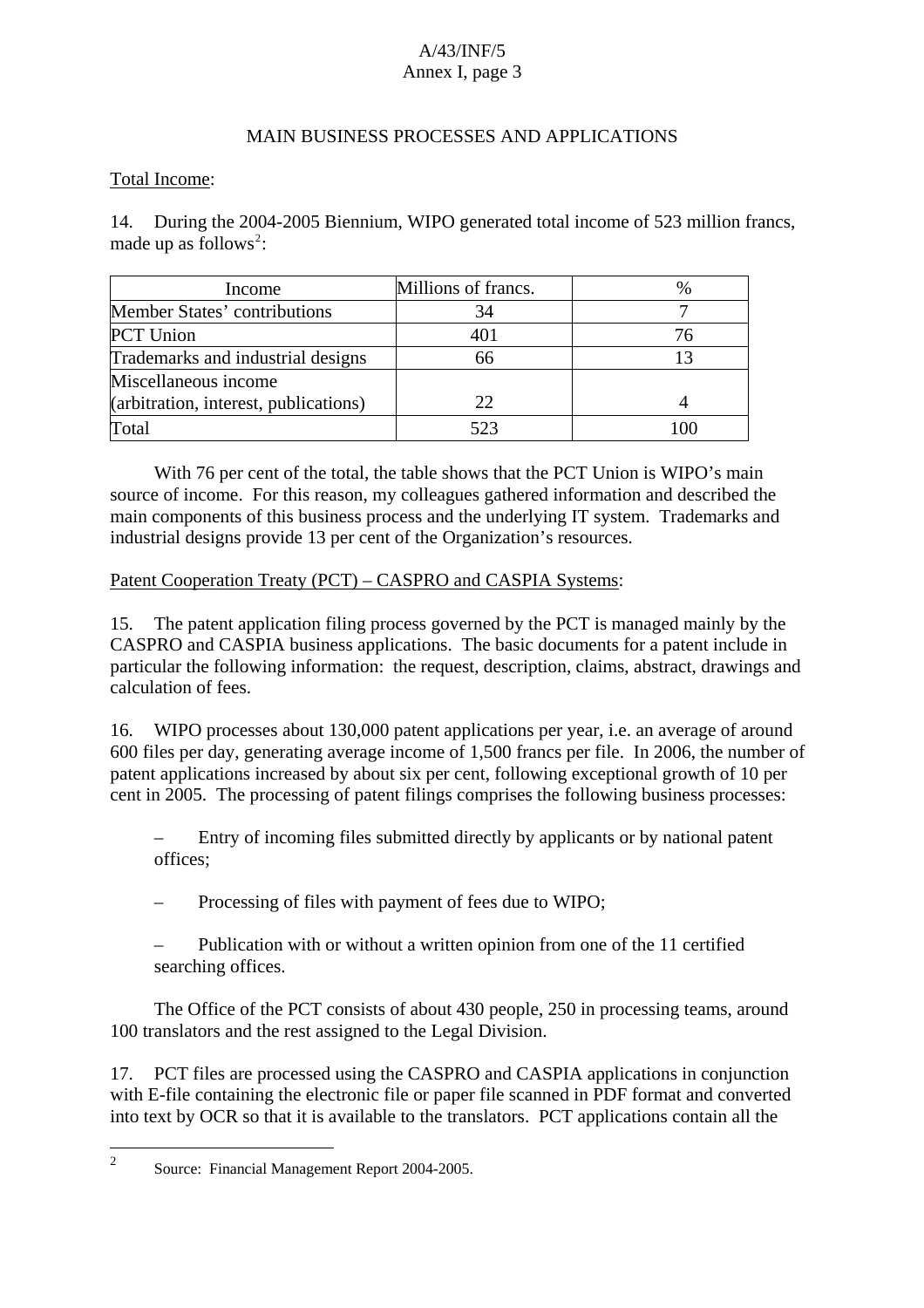bibliographical data in the file and the data relating to the applicant and the national office concerned. WIPO is responsible for delivering the publication platform: it is up to the countries concerned as to whether or not a patent is granted. Two thirds of the files arrive in paper form and one third in electronic form, mainly from Asian countries. The online filing of applications gives rise to a reduction in fees.

18. The files received directly from applicants are received and invoiced by CASPRO and then forwarded to CASPIA. The data in the files coming from national offices are inputted into CASPIA. This is done manually if the file is delivered on paper and by means of an electronic interface if the applications are delivered in electronic form. Certain countries, which deliver data only in electronic form, have data entered directly at source by the applicants. The electronic data entered manually by applicant offices have a greater margin of error.

19. After scanning, the 11 processing teams have more work to do to compare and correct, where necessary, the CASPIA data with the electronic file on two parallel screens. The people in charge of the processing teams verify whether the CASPIA bibliographical data correspond to the text of the registered paper file on screen and correct the data if necessary.

20. Finally, the applicant receives a confirmation of receipt and the CASPIA software calculates the fees due for publication. This amount is forwarded to AIMS for accounting reconciliation, which in turn retransmits the payment as soon as it is received. Owing to the publication deadline which must necessarily be respected, it can happen that publication occurs before the payment by the applicant or the national office has been made. Payments can be made by bank account, check or credit card. If the WIPO fee has not yet been paid, a request for payment is sent to the national office responsible for collection. The amounts paid are reconciled in the AIMS Income accounts (Balancing of Fees).

21. A copy of the international patent application is sent to one or more competent authorities responsible for international searching. These authorities produce a search report with an initial opinion which can indicate whether it is worth the applicant filing a patent application with national offices. About 100 in-house translators and also specialized external translators with technical and scientific knowledge translate these reports into French and English for publication. A first sector, containing around 100 people, translates the requests, titles and abstracts into French and English. A second sector translates the search reports and preliminary examination reports (written opinions) into English only. These translations must be complete before actual publication.

22. A patent application must be published at the latest 18 months after the date of first claim of the application, even if the search report has not yet been published. If the search report comes later, it must be published again, as a "republication". CASPIA administers the dates and automatically releases the list of patent requests for publication. For the actual publication, the information from CASPIA and the E-file are sent to the SPIDI photocomposition, converting the data into Tagged Image File Format (TIFF) and PDF files. About 2,500 patent applications are subsequently published every Thursday on the WIPO Internet site ([www.wipo.int/patentscope/en/\)](http://www.wipo.int/patentscope/en/) or delivered directly to national offices and to subscribers on DVD/CDROM, or online by Secure File Transfer Protocol (SFTP). Paper publication stopped in July 2005.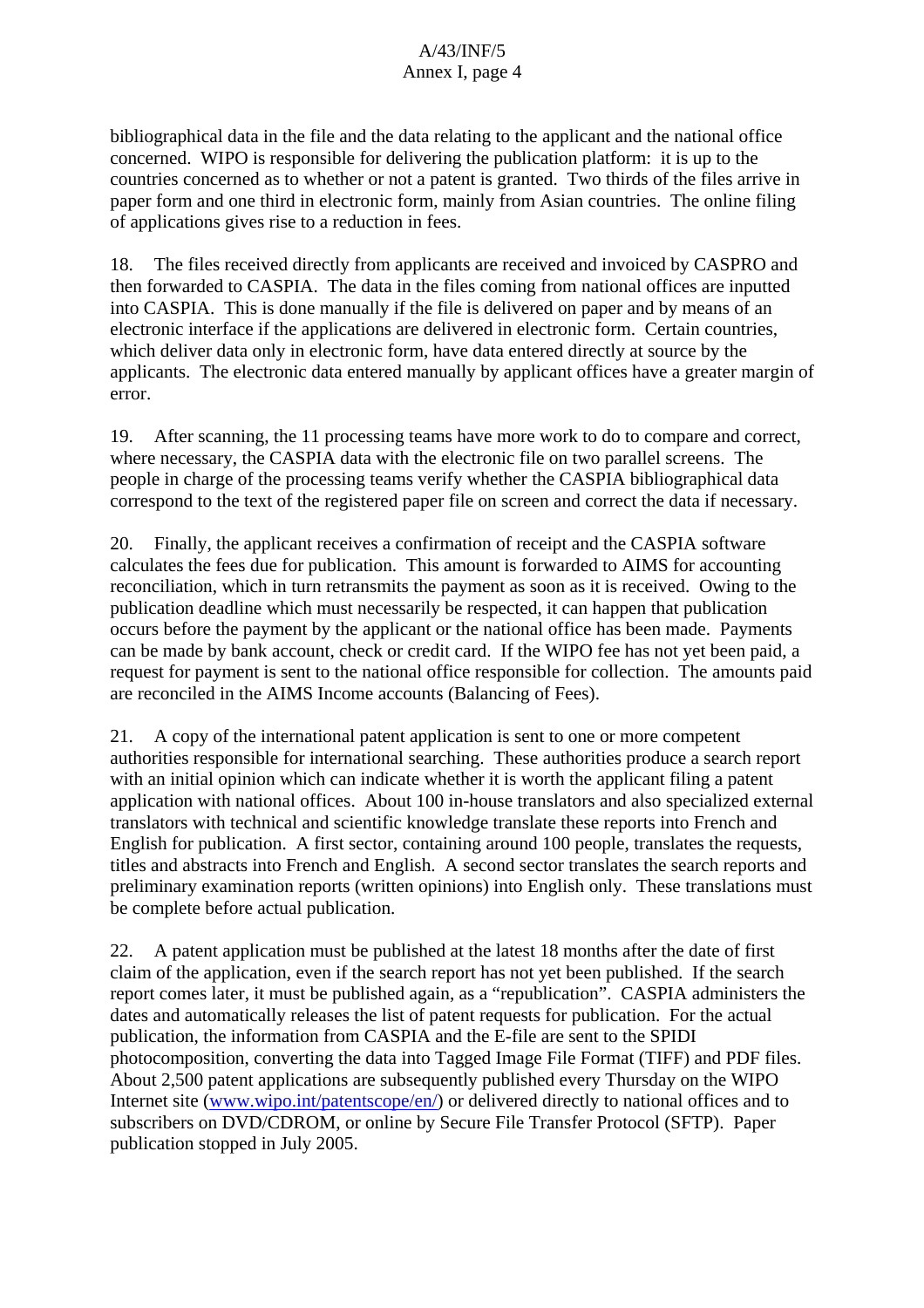23. The CASPRO and CASPIA business applications date back to the 1970s and include out-of-date user interfaces. According to the information received, these two applications are being reprogrammed. I support this step which will also include the renewal of the user interfaces. The aim of enhancing the user-friendliness of the applications should not have a negative effect on the system's reliability.

24. The electronic delivery of patent applications by national offices represents a gain in productivity for WIPO and streamlines the processing of applications.

#### Recommendation  $N^0$  1:

"I encourage WIPO to continue promoting the use of modern technologies by the national offices of Member States."

#### Trademarks and Industrial Designs – MAPS/DMAPS Systems:

25. The sector of trademarks, industrial designs and geographical indications consists of 148 people and administers the international registrations of marks, industrial designs and appellations of origin. These are governed by the Madrid, Hague and Lisbon Agreements respectively.

26. WIPO processes approximately 40,000 applications per year, i.e. an average of about 200 files per day concerning new applications or renewals. Applications increase in number by about eight per cent per year. This growth is due in part to the reduction of the renewal period from 20 to 10 years, decided in 1996. Rights holders receive advance notice of renewal. Applications are processed in a manner similar to PCT files. The process is managed by the MAPS (trademarks) and DMAPS (industrial designs) business applications.

27. Applications are sent either directly by applicants with payment in advance of the WIPO fees and fees by country, or through the national offices. Paper files are scanned in a manner similar to PCT files. Industrial designs are often adjusted manually after scanning. Some offices, such as the European Union, Republic of Korea, Japan and the United States of America send applications by electronic transmission. Switzerland has direct access to MAPS. A rights applicant can renew its rights directly through the WIPO Marks E-Renewal. Fees must be paid in advance, before files are processed, to WIPO. MAPS and AIMS have interfaces showing the amounts due (Request for Accounting) and the amounts received (Notify for Payment). Payments are reconciled in the Income Section of the Finance Department. After payment is received, an application is processed by means of MAPS.

28. The register currently contains about 900,000 trademarks, half of which are active. The register is available to the general public on two Internet sites: Madrid Express contains the basic information together with the current status and Romarin contains in addition historical information. It is planned to merge the Express, Romarin and E-Renewal systems into a single entity and incorporating a more user-friendly search function.

29. If the protection application is approved, the owner receives a certificate and the applicant's national office confirmation. The transmission of data on office equipment is automated from the MAPS and DMAPS databanks. MAPS also registers the national fees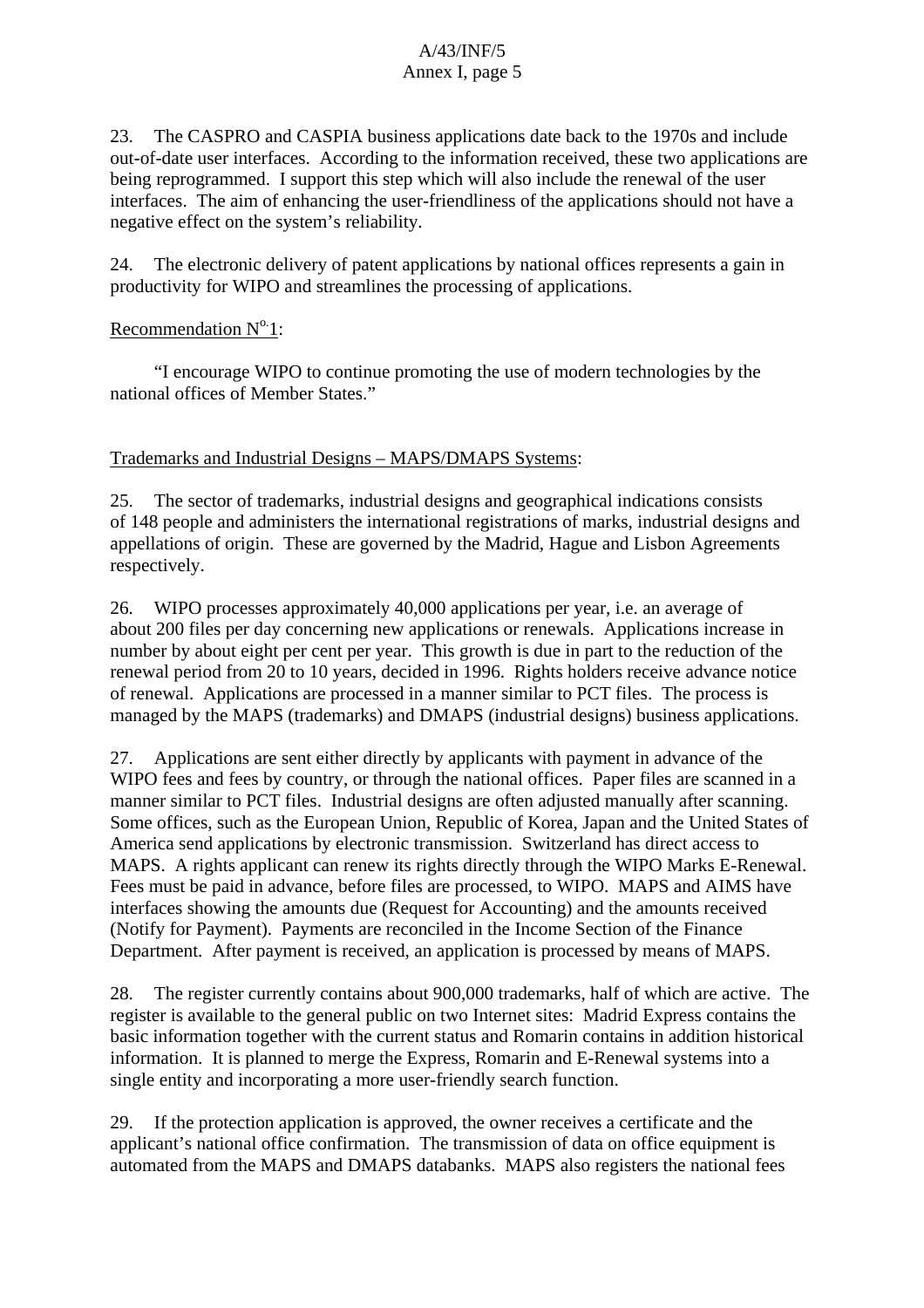collected directly by WIPO. Following reconciliation, these fees are reimbursed periodically using the AIMS accounting system.

30. The procedure under the Madrid and Hague systems is more cumbersome and complex than that under the PCT system. As it is currently configured, the process requires about 30 transactions for each application. These are provided by bidirectional interfaces between the MAPS/DMAPS system and the AIMS accounting application.

31. Since the MAPS and DMAPS business applications date from 1996, they include out-of-date user interfaces.

#### Recommendation  $N^0$ <sup>2</sup>:

"I invite WIPO to include a project in the strategic plan to modernize the user interfaces. Furthermore, it would be desirable to seek possible synergies with the reprogramming of the CASPRO and CASPIA applications, which is in progress."

## Office of the Controller – Use of AIMS Reports:

32. The Controller reports directly to the Director General and the Assembly of the Member States, and performs the following functions:

- Preparation of the budget, and auditing of the budget and of expenditure;
- Special projects such as monitoring the Desk-to-Desk Assessment;
- Extra budgetary resources (fund raising).

33. The Office of the Controller includes ten people and is responsible for preparing, on the recommendation of the Member States and in collaboration with the Program and Budget Committee, the revised budget for the Biennium in progress and also the budget for the following Biennium. The proposals concerning the priorities and modifications of the programs under way are the result of prior consultation with the Member States.

34. For the systematic verification of expenditures by program, the Controller uses periodical reports on expenditures and commitments by program, drawn up on the basis of the data supplied by AIMS. Similarly, the Controller authorizes or rejects, according to the state of the budget, order forms and procurement contracts respectively.

#### Publications – MS Access Database:

35. In my report of June 21, 2006, on the 2004-2005 Biennium, it had already been stated that the MS Access database, used by the Publications Service, did not correspond to a standard application of sales and receivables management. In particular, examinations had given rise to the following observations: "There is no so-called 'four-eye' control and data-entry errors are hard to detect. There are remarkable numbers of cancellations in the MS Access system. Some 'gaps' in invoice numbering can be seen in the publications service."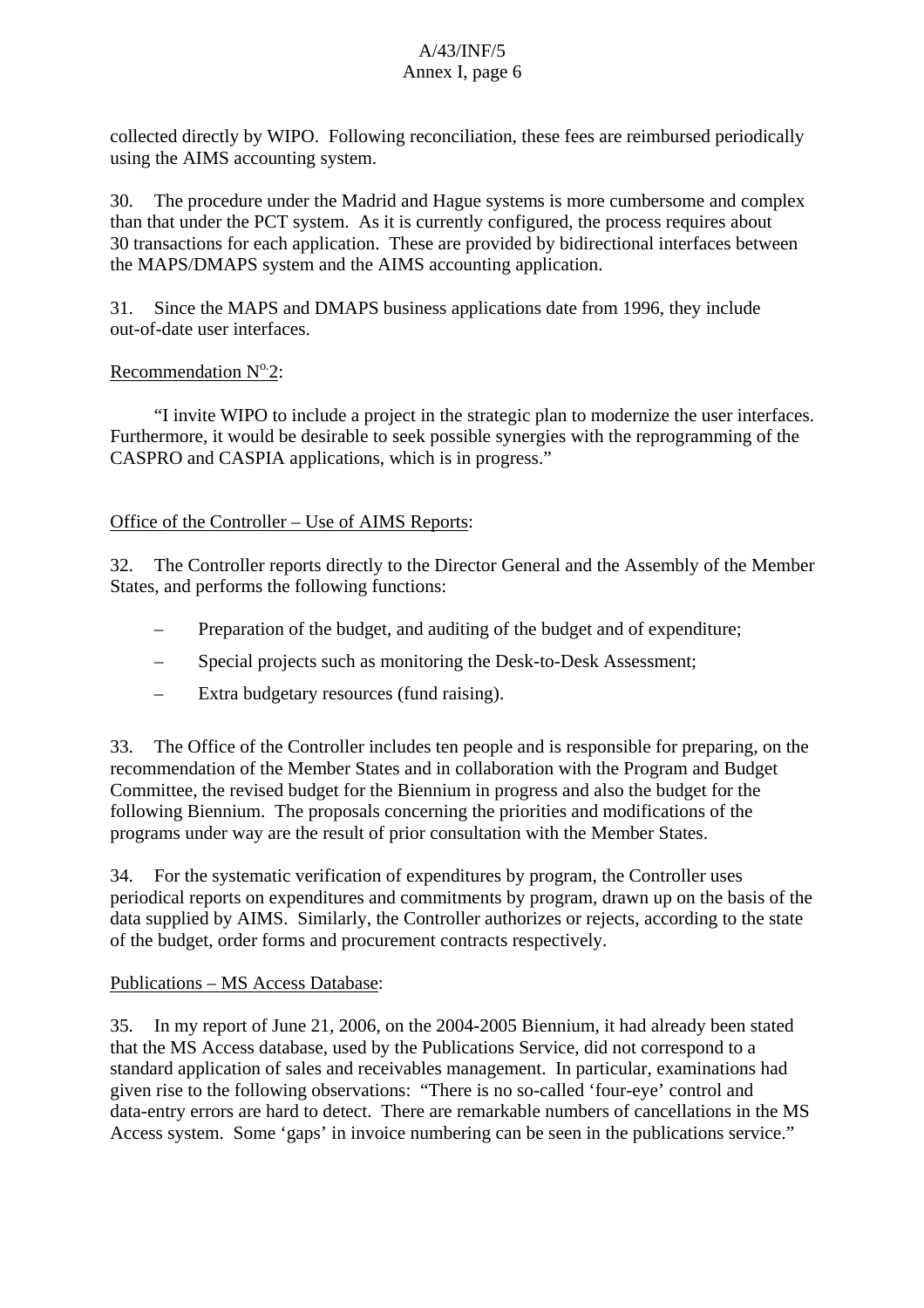#### Recommendation  $N^0$ 3:

"WIPO should introduce a project into the strategic plan to replace the old publications database with the following PeopleSoft modules: Customer Relations Management, Customer Order Management and Inventory for the management of the stock of publications."

## MAIN ACTIVITIES AND ADMINISTRATIVE APPLICATIONS

#### Human Resources Management Department – Sigagip and HR Access:

36. WIPO operates in a dynamic intellectual property market with rapid growth. This involves swift adaptation of business processes to the new developments in the international market, for example the electronic filing of patent or trademark applications. Thus, WIPO staff policy is directly affected by these changes. In terms of human resources policy, the broad outlines of the strategy were defined and approved by the General Assembly of Member States in September 2006. The key elements constituting such a policy are:

- Integrated management of staff performance;
- The alignment of human resources' needs based on the Organization's strategic goals;
- Staff development in line with the Organization's needs involving career planning and planning of successions as a result of retirements;
- Greater flexibility of contract arrangements with, inter alia, greater use of outsourcing, and attractive conditions for intellectual property specialists on a very competitive international labor market;
- The maintenance of a stimulating cultural environment attracting qualified professionals with customer service-oriented, efficient and proactive staff.

37. In order to define the needs stemming from business processes, a Desk-to-Desk Assessment proposed by the Joint Inspection Unit (JIU) will be undertaken during the first half of 2007. In particular, this study will provide an overview of the current situation, allowing subsequent staff policy to be adjusted. Moreover, the study will concentrate on the seven key processes of the Human Resources Management Department. This is all placed within the framework of the staff management principles introduced by the United Nations.

38. IT support for human relations is now limited to the use of the Sigagip software dating from the 1990s, introduced in 2000, and customized according to the needs of an international organization. This software is used mainly for the needs of salary payments. It is complemented for recruitment by the use of part of the HR Access software. Essential functions including job classification, staff development and training are missing from an integrated database. Nowadays, many of the processes undertaken in the Human Resources Management Department are done manually. Furthermore, complete up-to-date information for management is not available, or only in a limited manner, by means of a Data Warehouse containing AIMS data.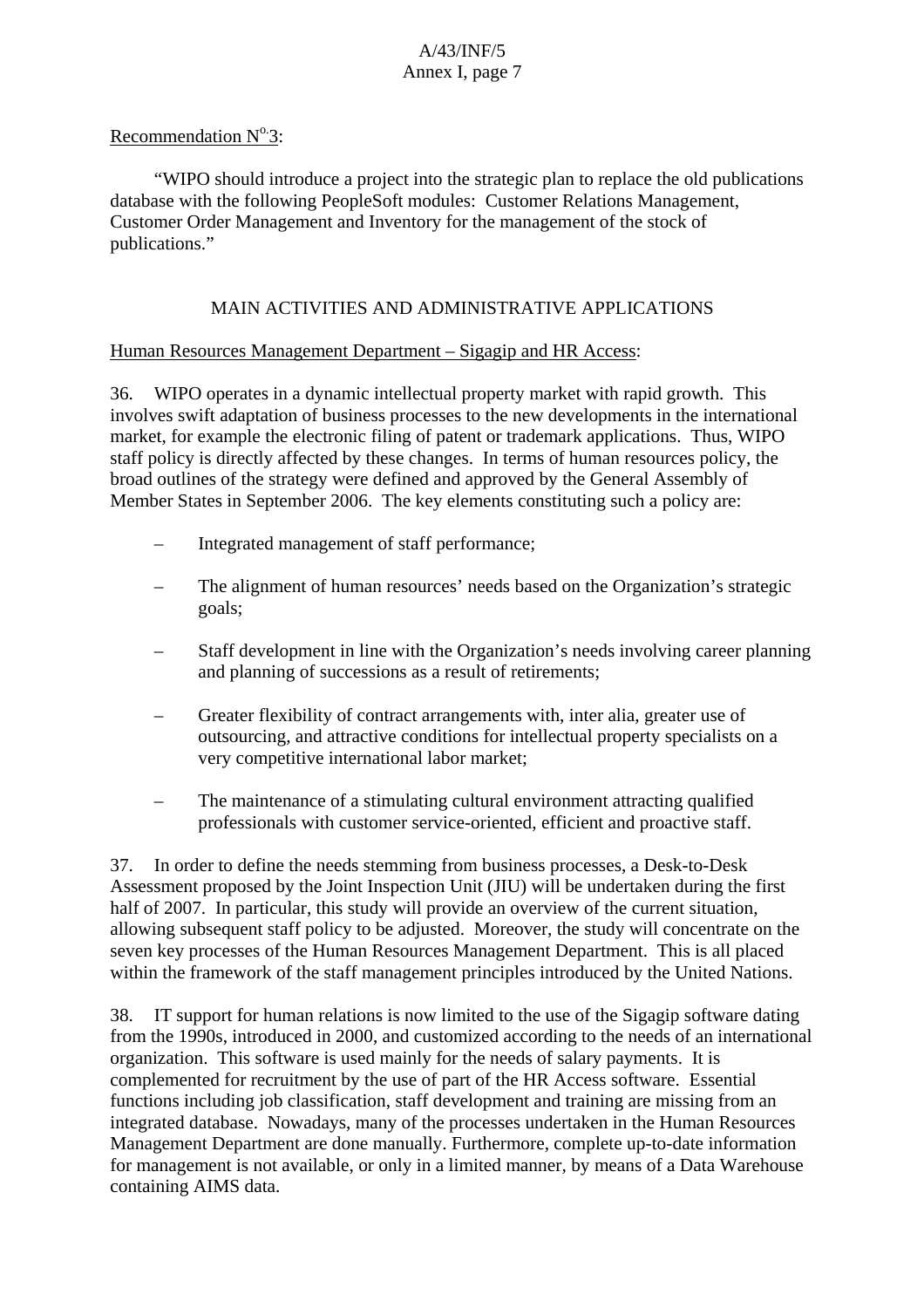39. The system which will replace Sigagip and the subsidiary systems in use in the Human Resources Management Department must include certain new functions. The specifications can be defined in the autumn of 2007, based on the key business processes and the recommendations stemming from the Desk-to-Desk Assessment. The aim is to produce, in successive stages, an integrated and comprehensive IT system for the future new personnel management strategy.

## Recommendation  $N^{\circ}4$ :

"I encourage WIPO to introduce a project into the strategic plan for the forthcoming replacement of Sigagip and the introduction of a modern human resources software management package during the next Biennium. WIPO can also benefit from the experience gained by other international organizations such as the United Nations High Commissioner for Refugees. For the Human Resources Management Department this will require more streamlined processes, a proactive capacity to anticipate changes, a larger share of personnel planning and greater flexibility for staff able to perform multiple tasks."

## Desk-to-Desk Assessment Project:

40. On the basis of the report of the United Nations Joint Inspection Unit, "Review of Management and Administration in WIPO: Budget, Oversight and Related Issues", WIPO launched a public invitation to tender and selected the independent company PriceWaterhouse Coopers (PWC) with a view to conducting a detailed Desk-to-Desk Assessment of the Organization's financial and human resources (Desk-to-Desk Assessment Project). This study planned for the first half of 2007 must provide recommendations for the following purposes:

- Examine whether human resources are in line with the Organization's mandate and the Program and Budget for 2006-2007 approved by the Member States;
- Propose a staff structure in line with the developments in progress and the requirements of the intellectual property market;
- Identify the opportunities to improve the staff structure and certain business processes in the Organization.

41. It will be necessary in particular to analyze the current staff structure and to identify the gaps and necessary corrections in order to realign the Organization and human resources in relation to the changing needs of the services mentioned above as a part of staff policy. The final report with recommendations planned for June 2007 will constitute the basic material for the upgrade and replacement of Sigagip respectively, and the introduction of the new processes required in the Human Resources Management Department.

## Procurement and Contracts Division – Manual Procedures:

42. The Procurement and Contracts Division (PCD) includes about a dozen people and consists of two sections, General Procurement and Evaluation and Contract Administration with an annual procurement volume of about 70 million francs. This corresponds to about 2000 normal orders (Purchase Orders) and to 60 to 80 requests for Proposals (RFP).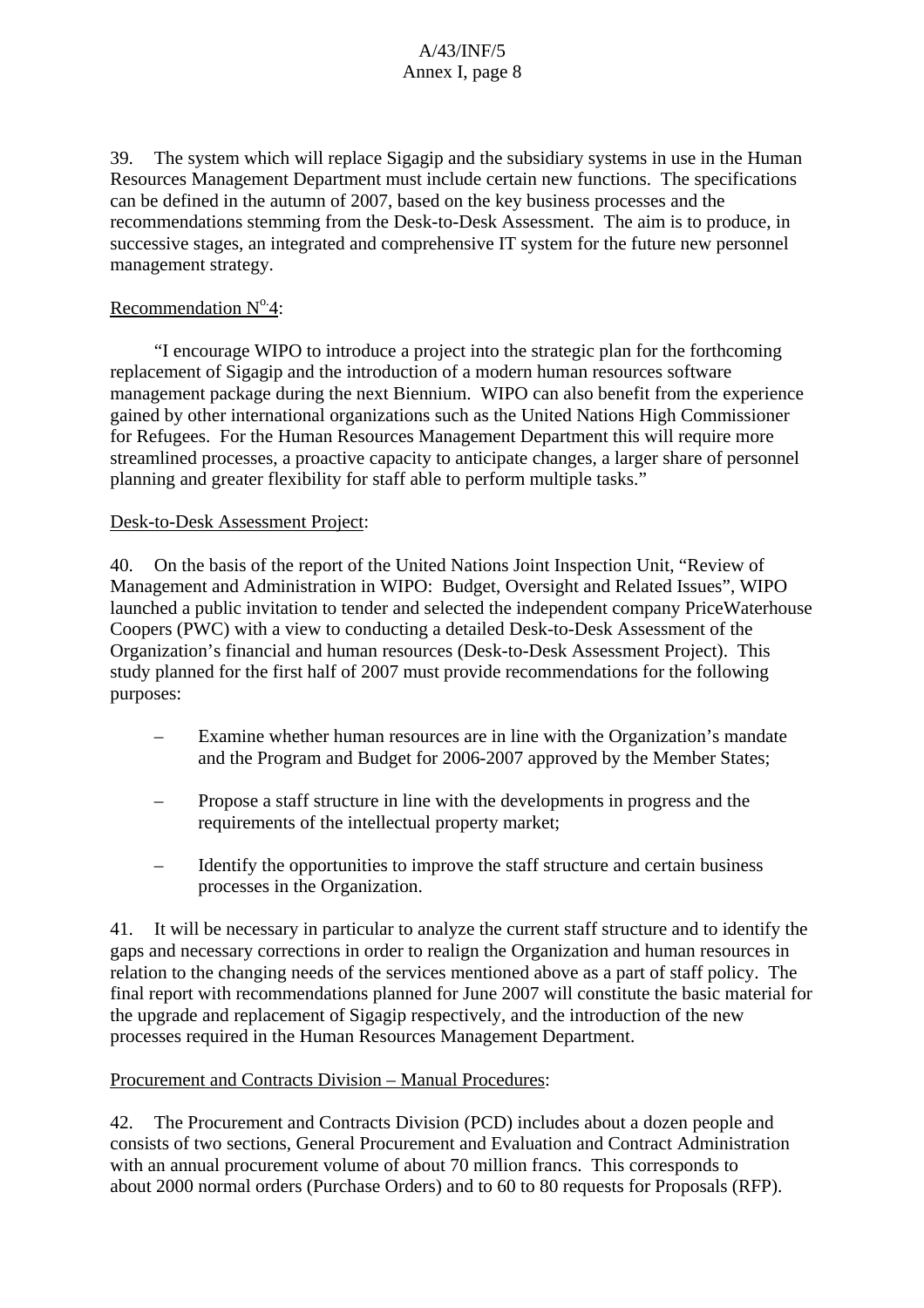The processes are conducted entirely manually as follows:

- Purchase request by the program manager;
- Requests for offers by the Procurement and Contracts Division with the preparation of an order form submitted to the program manager for signature;
- Examination by, and opinion of, the Contracts Review Committee for contracts of more than 100,000 francs, or 33,333 francs per year over three years respectively (the purchase request must be duly justified and defended before being approved);
- Authorization by the Office of the Controller if the budget is available;
- The original order form is registered for accounting purposes by the Expenditures Control Section in the AIMS finance module, which allocates a commitment number. The Procurement Section then places the order;
- After delivery of the goods and services, 90 per cent of invoices are sent to the accounting section which pre-registers them, and the rest are sent directly to the program manager;
- The original invoice must be signed by the program manager;
- After the signed invoice is returned, it is reconciled with the order form and registered for payment.

43. The purchasing limits have been lowered with a view to increasing the number of requests for offers in order to obtain better prices<sup>[3](#page-9-0)</sup>. This has increased the administrative workload of the Procurement and Contracts Division. In order to obtain better conditions, certain contracts are grouped together by several international organizations using Interagency Procurement Contracts, such as for the purchase of personal computers.

44. Purchasing procedures are supported by two small subsidiary IT applications, i.e. a supplier's databank and checking of commitments. A new software package would allow requests for offers, order forms, suppliers' contracts and checking of commitments to be managed. The functional features of suppliers' management are already contained in the Payables module. It will be sufficient to complement this information with the suppliers' contracts used by the Procurement and Contracts Division. This will make the use of subsidiary software packages obsolete and will enable this Division to be incorporated in the AIMS administrative system, thus providing better coordination with the expenditures accounts.

## Recommendation  $N^{\circ}$ 5:

"In order to rationalize and streamline the purchasing procedure, WIPO should introduce the Purchasing module during 2007 following the PeopleSoft Upgrade by referring

<span id="page-9-0"></span><sup>&</sup>lt;sup>2</sup><br>3 Office Instruction No. 21/2006 Rev.: "Procurement and Purchase, General Principles, Framework and Procedures."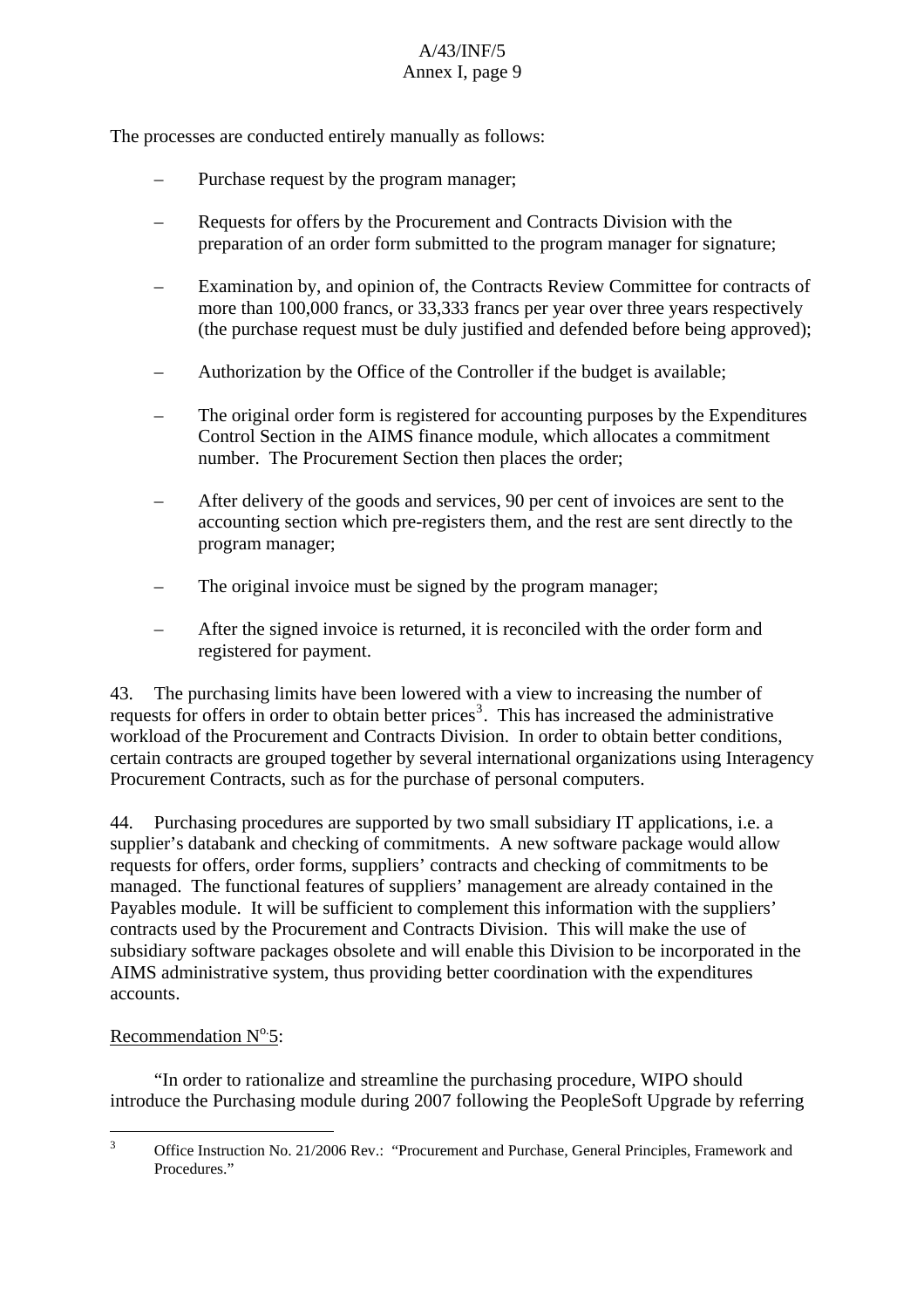– if possible – to the experience of other international organizations such as the High Commissioner for Refugees which already uses this module."

45. There is now potential for optimization in relation to the flow of information between the Procurement and Contracts Division and the Finance Department in order to ensure that payments are made smoothly at the operational level. The Procurement and Contracts Division should take the following measures:

- Indicate on the order form whether a copy of the expenditures account invoice for delicate contracts should be forwarded to it;
- Add to each order, for all suppliers, the compulsory invoicing address in order to avoid payment delays. Moreover, the invoice should contain the order form number or, failing that, the name of the official that placed the order;
- Any invoice must without fail be forwarded by the internal mail service to the expenditures account section for pre-registration.

## Finance Department – AIMS accounting system:

46. The Finance Department has about 40 people distributed among the Investment, Income, Expenditures and Travel and Missions Support Sections. All colleagues have access to the AIMS accounting system. This will be subject to a major upgrade at the beginning of 2007, at the same time as the XP upgrade for offices.

47. From 2010 onwards, United Nations organizations must implement the International Public Sector Accounting Standards (IPSAS – [www.ifac.org](http://www.ifac.org/)). The Finance Department will set up a project for the introduction of the new standards.

48. According to IPSAS Standard  $N^{\circ}$  17, tangible fixed assets must be reported. The fundamental issues here are those of the date of reporting of assets, the determination of their accounting value and the reporting of corresponding amortization expenses. In order to comply with this obligation, WIPO should have an appropriate IT solution available. The Inventory application currently in place is an isolated solution which cannot satisfy new accounting needs.

## Recommendation  $N^{\circ}$ 6:

"In order to allow the introduction of the new IPSAS accounting standards, WIPO should replace the current application with the PeopleSoft Assets module."

## Information Technology (IT) Division:

49. The IT Division and the PCT Information Systems Division, which are under the supervision of the WIPO Chief Information Officer (CIO), consist of 92 people and comprise, *inter alia*, the following services and sections:

- the Technical Service;
- the IT Program Support Section;
- the Web and Administrative Applications Service;
- the Business Applications Section;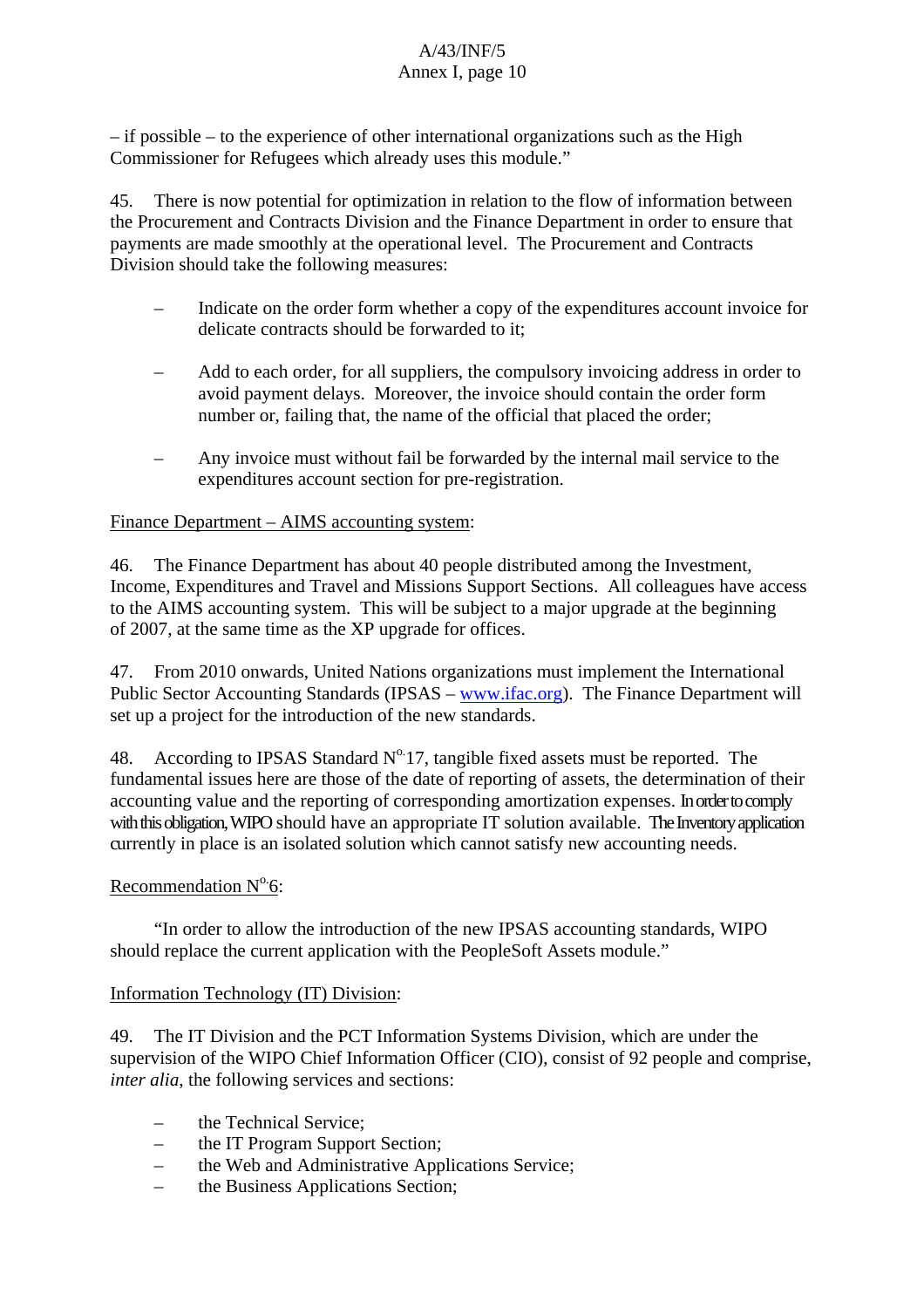the Information Security Section.

50. Following the savings of the past few years, the IT Division is planning to invest in information technologies by modernizing the technological equipment and harmonizing the software packages in place. For this purpose, the WIPO program plans to invest, *inter alia*, in the following areas:

- PCT: unification and integration of systems;
- Madrid system: enhanced use of information technologies in order to rationalize and continue the automation of working procedures;
- New investments in the technical infrastructure which has depreciated in the past few years, by using the benefits of sub-contracting the International Computing Center (ICC);
- Consolidation of the main administrative processes through the incorporation of a modern human resources management software package, the purchasing module, the strengthening of controls by means of effective reporting, the modernization of the sale of publications and the preparation of financial modules in order to meet the IPSAS accounting standards;
- Improvement of the Organization's information and asset security.

51. The implementation of these ambitious programs requires not only an appropriate budget, but also the availability of qualified people to bring these projects to a successful conclusion.

52. WIPO has planned to devise a comprehensive and up-to-date IT strategy in order to improve the planning of IT development. Based on the Organization's overall strategy, this IT strategy should encompass the longer term visions and goals, and define the guidelines for the achievement of aims.

#### Recommendation  $N^0$ .7:

"I support WIPO's initiative to introduce a detailed IT strategy with a timeframe of four to six years in order to carry out continuous planning. This strategy should provide for an IT investment plan with coherent, concrete, prioritized and coordinated projects, and for implementation within a realistic timeframe. This information should be an integral part of the documentation made available to Member States so as to allow them to prepare and take all the necessary IT-related decisions. In the same context, the Organization should ensure that it budgets, in line with the future strategic plan, for amounts sufficient to modernize and harmonize the IT infrastructure, and to take account of personnel resources needs."

53. IT security should be coherent and form an integral part of the overall IT strategy and IT projects introduced in the Organization.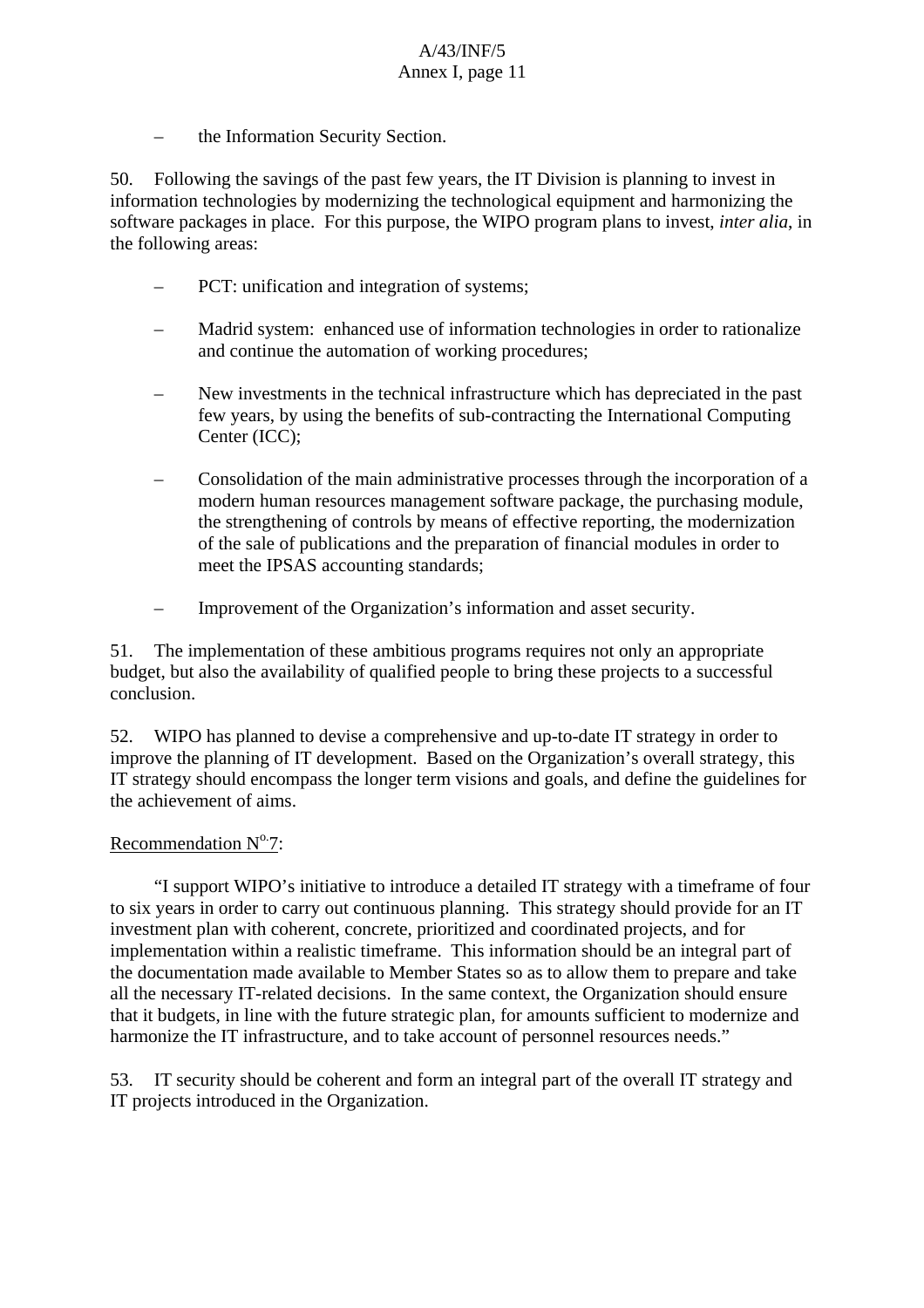54. IP protection is a key element for the Organization and the clients, as a result of which the Information Security Section needs to be equal to the requirements. Its portfolio of activities for 2006 comprises, *inter alia*:

- Coordinating IT security activities within the Organization;
- Establishing, introducing and updating security rules, standards and procedures;
- Raising awareness of and training colleagues, in particular those newly arrived;
- Controlling access rights;
- Managing IT risks;
- Verifying security and business continuity planning;
- Auditing the implementation of security measures and reporting the current state of affairs to management (monitoring).

audit report reveals that WIPO is on the right track concerning IT security but that a staff of three new colleagues over a period of six or 12 months respectively, to strengthen the team. 55. My colleagues noted that in 2006 an audit was undertaken by an external consultant according to ISO security standard  $17799:2005^4$  $17799:2005^4$ . The aim was to evaluate the security policies and to make recommendations on the policies, procedures and organization. The two is not sufficient to carry out all the necessary tasks. It recommends the recruitment of

56. Following this audit, the Security Section's technical capacities were reinforced by the hiring of another specialist. However, the question arises as to whether a staff of three is sufficient, given the full range of activities and new challenges linked to the new security project. By way of example, there is currently insufficient budget and resources to conduct IT security campaigns and systematic awareness-raising training courses for colleagues.

57. From January 2007 onwards, a Security Change Project has been put in place in order to identify potential sources of optimization both in terms of physical security and the Organization's information and asset security.

## Recommendation  $N^0.8$ :

"I invite the Organization to solve the issue of insufficient resources for the Information Security Section in order to ensure that all the tasks necessary for protection of WIPO's assets can be carried out as well as possible."

58. Project managers are subject to numerous constraints and must carry out their projects successfully in at times difficult conditions. In Switzerland, different development methods exist (including those proposed by certain suppliers) and terminology may vary between them. Despite the diversity of methods, the goals to be achieved by the IT projects are the same everywhere. These goals stem from the:

<span id="page-12-0"></span> $\frac{1}{4}$  L'ISO/CEI 17799:2005 establishes the guidelines and general principles for preparing, implementing, maintaining and improving the management of information security within an organization (source: http//www.iso.org).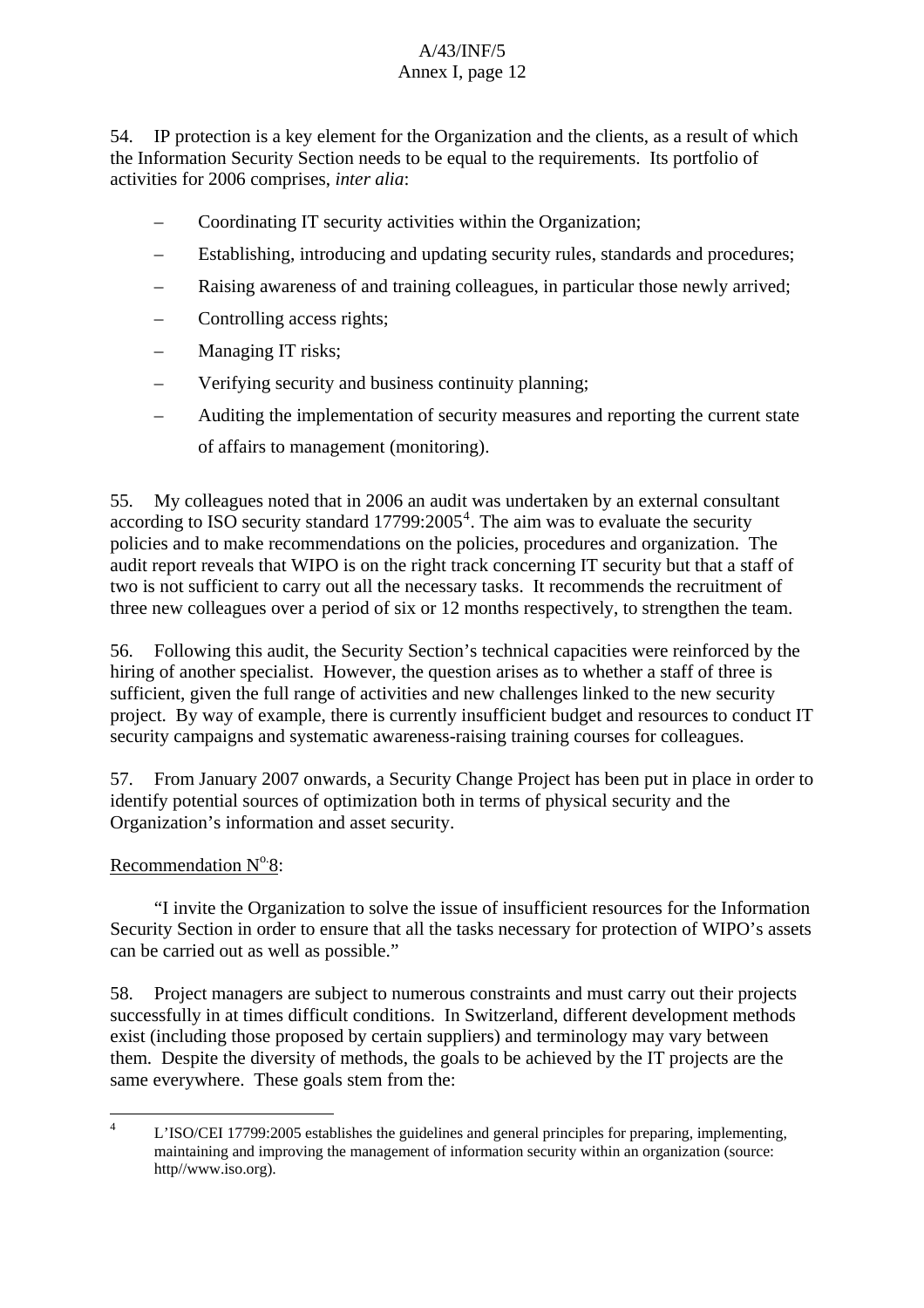- higher principle of sound management of loans granted (principles of effectiveness and efficiency);
- principle of legality (compliance) and,
- principle of the correct keeping of accounts (principles of integrity, availability and reliability).

These principles cover all the conventional notions of security and quality of information processing.

#### Recommendation  $N^0$ .9:

"In order to ensure a good percentage of success for IT projects, I encourage WIPO to use throughout the Organization a uniform project method such as HERMES ([www.hermes.admin.ch\)](http://www.hermes.admin.ch) or PRINCE2 (*[www.prince2.com](http://www.prince2.com)*) in order to make the preparation of complex projects more professional and to facilitate communication between the different specialized services."

59. Once it is produced, each IT solution requires support, maintenance and subsequent development activities in the operating phase. In order to harmonize and streamline the procedures for change management, the British method of the Information Technology Infrastructure Library (ITIL–[www.itil.org](http://www.itil.org/)) – has been developed. This is a series of concepts which are ever more widespread in global organizations in order to optimize IT services.

#### Recommendation  $N^{\circ}$  10:

"I invite WIPO to use throughout the Organization a uniform incident and change management method such as ITIL, in order to harmonize procedures and make those procedures more professional."

## THE AIMS ACCOUNTING SYSTEM AND ITS ENVIRONMENT

#### The new Accounting System:

60. The Enterprise Resource Planning (ERP) systems, such as PeopleSoft, SAP 3/3 and Oracle, are now used in numerous large firms throughout the world. The PeopleSoft product was originally designed for human resources management. Now, it offers different versions according to the size and sector of the firm, and comprises four major functional areas:

- Finance/accounting;
- Human Resources;
- Customer Relationship Management (CRM)/marketing/sales;
- Logistical chain/production.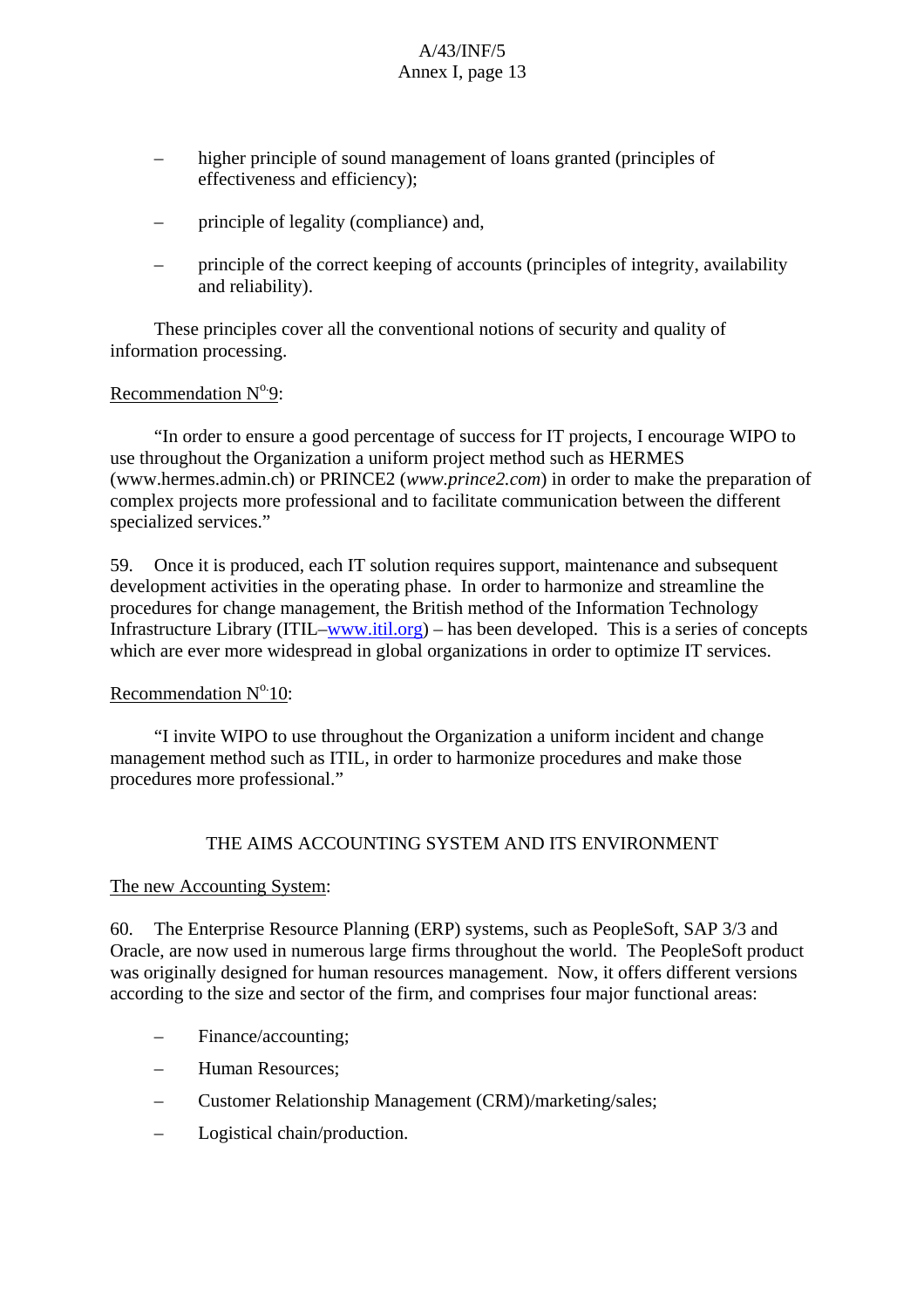61. Following a request for proposals, WIPO selected the PeopleSoft product in 2002. The new accounting system known as the Administrative Integrated Management System (AIMS) replaces the old FINAUT mainframe system for accounting and the Budget Expenditure Tracking System (BETS) for reporting. The following modules of the PeopleSoft version 8.4 are currently in place at WIPO:

- Income;
- Expenditure;
- General Ledger;
- Billing.

One of the advantages of AIMS is the various possibilities of launching a search (queries) and of producing reports.

62. The first two modules, Expenditure and General Ledger, were produced in January 2004, followed by the implementation of Income and Billing in the autumn of the same year. This time lag is explained by the fact that Expenditure and General Ledger required only a small amount of configuration (Customization). Income and Billing, by contrast, were significantly adapted  $-$  i.e. programmed  $-$  to the specific processes and needs of WIPO.

63. The operation of the project for the introduction of AIMS has not been subject to detailed analysis. My colleagues have, however, noted the following points:

Project Management: AIMS has enjoyed good project sponsoring and good project management. The necessary resources have been made available for the project and users' collaboration was guaranteed. This commitment has enabled WIPO to minimize the risks of poor results and non-satisfaction of expectations. The persons concerned – business technologies and users – have been trained according to their specific needs;

Dependency on External Consultants: WIPO has encouraged the transfer of knowledge between external consultants and the internal maintenance team. Back-up is provided after the new system has been introduced;

Cost: WIPO has tried to introduce standard solutions and to customize a program only if the business processes required it. According to the information obtained, the PeopleSoft accounting software was selected on the basis of its configuration possibilities.

64. AIMS has about twenty incoming or outgoing interfaces with its surrounding applications. From the point of view of IT, my colleagues noted that the interfaces are closely monitored. With the transfer to the ICC, it is the ICC which will monitor the interfaces.

## ERP Mapping System and Development:

65. As already mentioned at the beginning of this report, one of the aims of the audit was to understand the IT environment of the AIMS accounting system. For this purpose, the Annex to this report has been prepared showing about ten applications which have links with the accounting system. The mapping system reveals considerable diversity in the IT landscape, which is largely a reflection of the diversity of the business processes.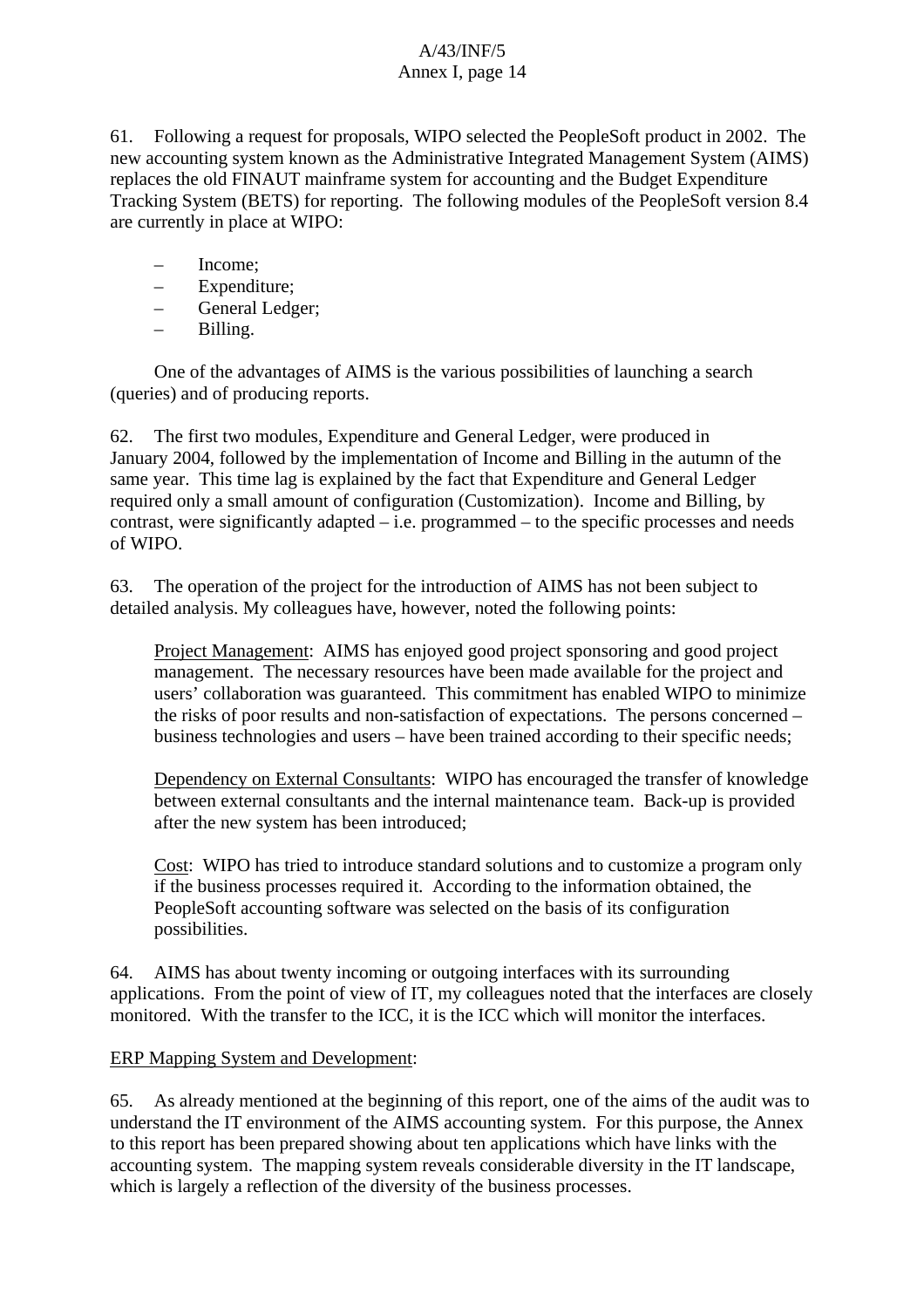66. The major asset of an ERP system is its capacity to integrate several functional areas as referred to in paragraph 60. Such integration has several benefits: easier IT management, reduction in the number of interfaces, reduction in manual checks, productivity gains etc.

67. Integration would allow WIPO to consolidate the IT back-up for the main administrative processes such as human resources, procurement and contracts, the sale of publications and asset management in order to meet the requirements of the new IPSAS accounting standards.

## Recommendation  $N^0$  11:

"WIPO should introduce a project into the strategic plan in order to provide for the development of the AIMS system, by incorporating the other "satellite" administrative solutions so as to benefit more from the advantages of an ERP system and to achieve productivity gains. Such a procedure would reduce the diversity of the IT landscape, decrease the number of interfaces and comply with the new IPSAS accounting standards."

## AIMS Upgrade Project and Managed Hosting at the International Computing Center (ICC):

68. Since November 2006, preparations have been under way for upgrading the AIMS PeopleSoft Software version 8.4. to version 8.9., with the aid of external consultants. This new version requires the use of more up-to-date and higher performance hardware. The computers located in the WIPO premises do not meet these requirements. Negotiations are therefore in progress to transfer the management of AIMS to the ICC. This transfer will have the following benefits in relation to the current situation:

- New more powerful computers for production, testing and development;
- Availability of operating equipment 24 hours a day, seven days a week, which is not now the case. The AIMS production team is available only during normal WIPO working hours;
- Furthermore, the ICC would allow a recovery and continuity plan to be implemented with a starting period for operations within 24 hours, which is not currently the case. For this purpose, the machines currently in use at WIPO remain available for back-up;
- Finally, the migration and professionalization of the operation will allow clearer separation of the functions between the management of the production system and development. Similarly, they will allow functions to be separated between the administrators of the production databank and the WIPO developers who now have access to production data in case of emergency;
- WIPO must document the operational, maintenance and development procedures, and define the distribution of tasks between the AIMS technical team and the ICC.

69. The ICC offer contains the cost of migration and the operating costs with machines that are leased, renewable every five years. This migration will also require the migration of the ORACLE databank from version 9 to version 10.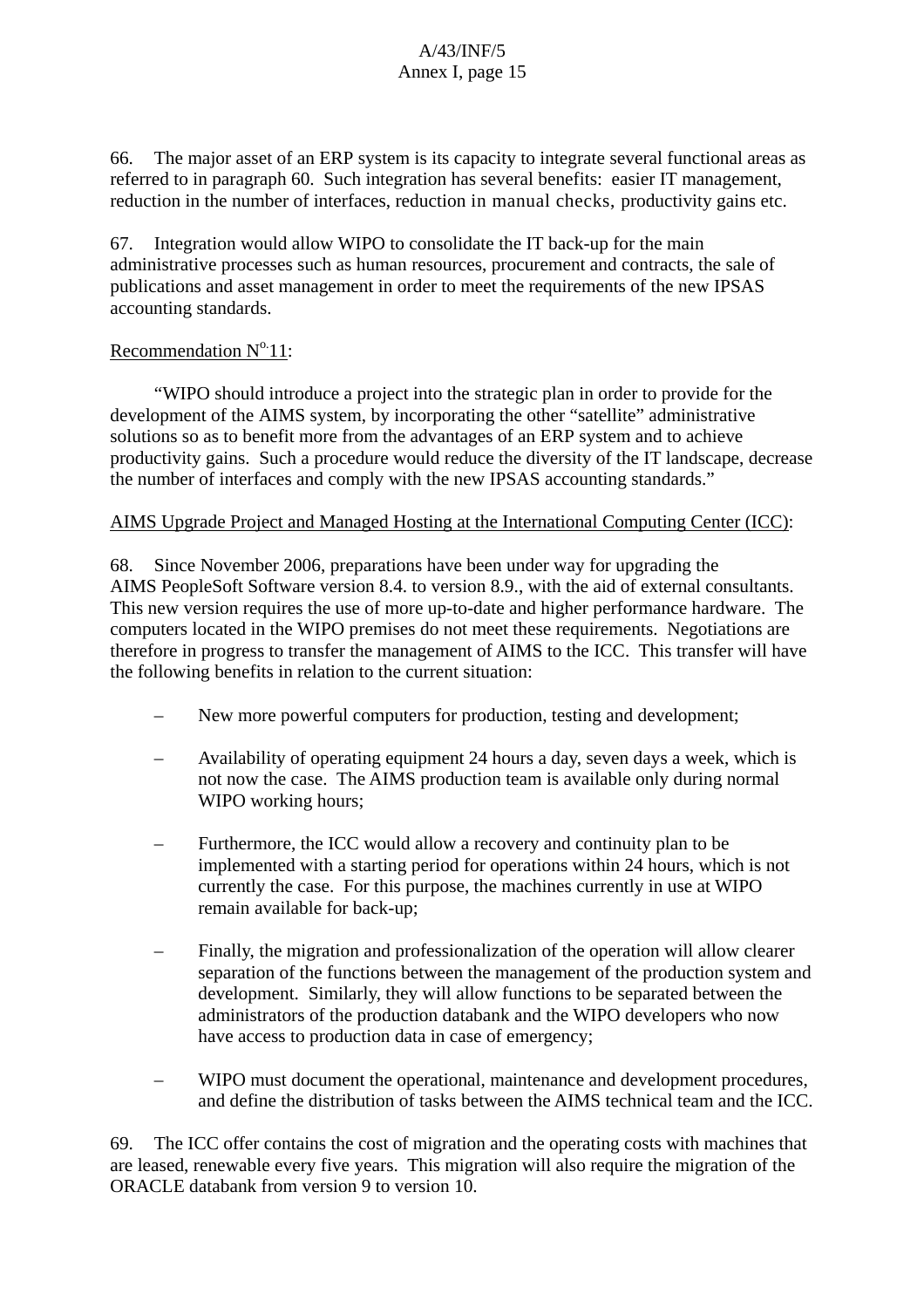#### Recommendation  $N^0$  12:

"WIPO should implement these managed hosting plans with the ICC as quickly as possible so as to increase support, ensure continuity of operations and the separation of functions between the developers and the operation."

#### Operation of the AIMS Accounting System:

- 70. The Web and Administrative Applications Service consists of the following sections:
	- the Internet Services Section; and,
	- the Administrative Applications Service:
		- Finances System Unit ("AIMS Technical Team");
		- Human Resources System Unit.

71. Checks have shown that a formal procedure had been introduced to provide support and management for the changes to the AIMS accounting system. As good practice requires, three levels of support exist:

- the first level is provided by three super users from the Finance Department as representatives on the business side;
- the second level is provided by the Finance System Unit (AIMS Team) which receives and examines the changes to be made. The decision to implement them is taken during periodical meetings with the super users;
- the third level is provided by the external firm Cedar Consulting UK. Two consultants work partly on the spot in Geneva, and partly in their office in England by means of remote access. WIPO is very satisfied with the quality of their work.

72. Users can participate in the management of changes and enter their incident or improvement requests on a form for forwarding to the super user in charge. The Web and Administrative Applications Service proposes to optimize the procedure by introducing the ITIL methodology (see paragraph 59 above).

73. The Finances System Unit consists of four people working full time, including one on temporary contracts (in-house consultant with a Special Services Agreement). These colleagues have both technical and business knowledge, which is of great value in the operation of a system such as AIMS. Replacement in case of absence or leave is guaranteed within the Unit.

74. Colleagues in the Finances System Unit have followed specific training programs in order to ensure that their skills in the mainframe environment are reconverted to skills in a client/server environment. Moreover, a permanent transfer of knowledge takes place between external consultants and the AIMS team. The technical documentation, including the descriptions of configured elements, is comprehensive. Since the reconversion has been successful, the quality of the team's work is now very good. The Organization should be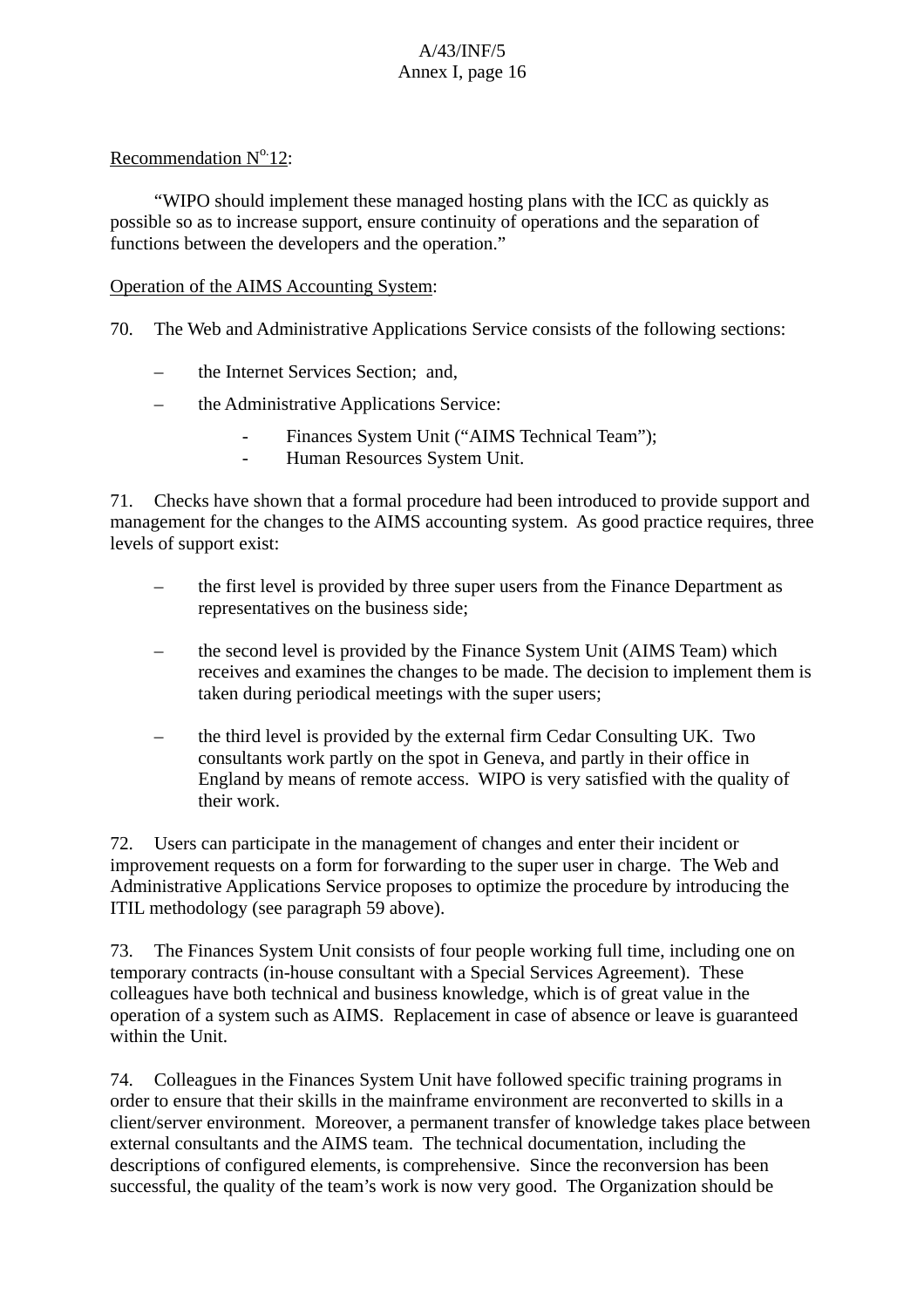careful not to lose this precious knowledge and should ideally award a permanent contract to all the key colleagues in the Finances System Unit (AIMS) and in the Human Resources System Unit (Sigagip).

75. Nowadays, the separation of tasks between development and operation is not guaranteed. This is one of the reasons for which I believe that the transfer to the ICC should be made as quickly as possible (see Recommendation No. 12).

76. The Finances System Unit is inundated with requests and will remain so, despite the transfer of operations to the ICC, taking into account the new challenges and projects from 2007 onwards. For this reason, a solution should be found quickly in order to guarantee the operational continuity of the accounting system and the good quality of this Unit's activities, as well as settling quickly the issue of insufficient resources.

77. Good practice requires that a post implementation audit is organized after a system has entered into production or a major release. Such an audit allows the project results to be examined and an evaluation of whether the goals have been achieved in an effective and efficient manner. It also serves to draw lessons for future projects. I invite the WIPO management to discuss this issue.

78. Users of the Income and Expenditures sections are on the whole satisfied with the new accounting system. In its current state, AIMS PeopleSoft is more or less user-friendly and good from an ergonomic point of view. In Income, the configurations before and after the module was introduced have facilitated the work of users. As part of a continuous process of optimization, many "normal" operations which do not pose a problem are automated. The gain in time and productivity is used to deal with special cases which are much less numerous but which require great manual effort and in terms of time on the part of the user. For example, a client wishing to protect a trademark pays in advance but does not indicate all the information necessary for reporting. Accounts will have to make all the necessary searches in order to obtain the missing information.

79. Periodical meetings known as "clinics" are organized in order to allow users to exchange information and training. In the context of the AIMS upgrade, users must follow a new kind of training. User documentation is detailed and comprehensive. However, there is no summary documentation linking the business processes to the financial operations covered by AIMS. It would be important to consolidate essential information, especially for newly arrived colleagues.

## Recommendation  $N^0.13$ :

"In my opinion, it would be useful to introduce consolidated summary documentation linking the business processes to the financial operations covered by the AIMS accounting system."

80. Users do not always follow the procedure introduced in case of office automation problems and contact the colleagues working in the Finances System Unit, who are already overworked – located on the same floor – instead of calling the central Helpdesk. I invite those in charge to consider a solution to relieve the AIMS technical team of their burden."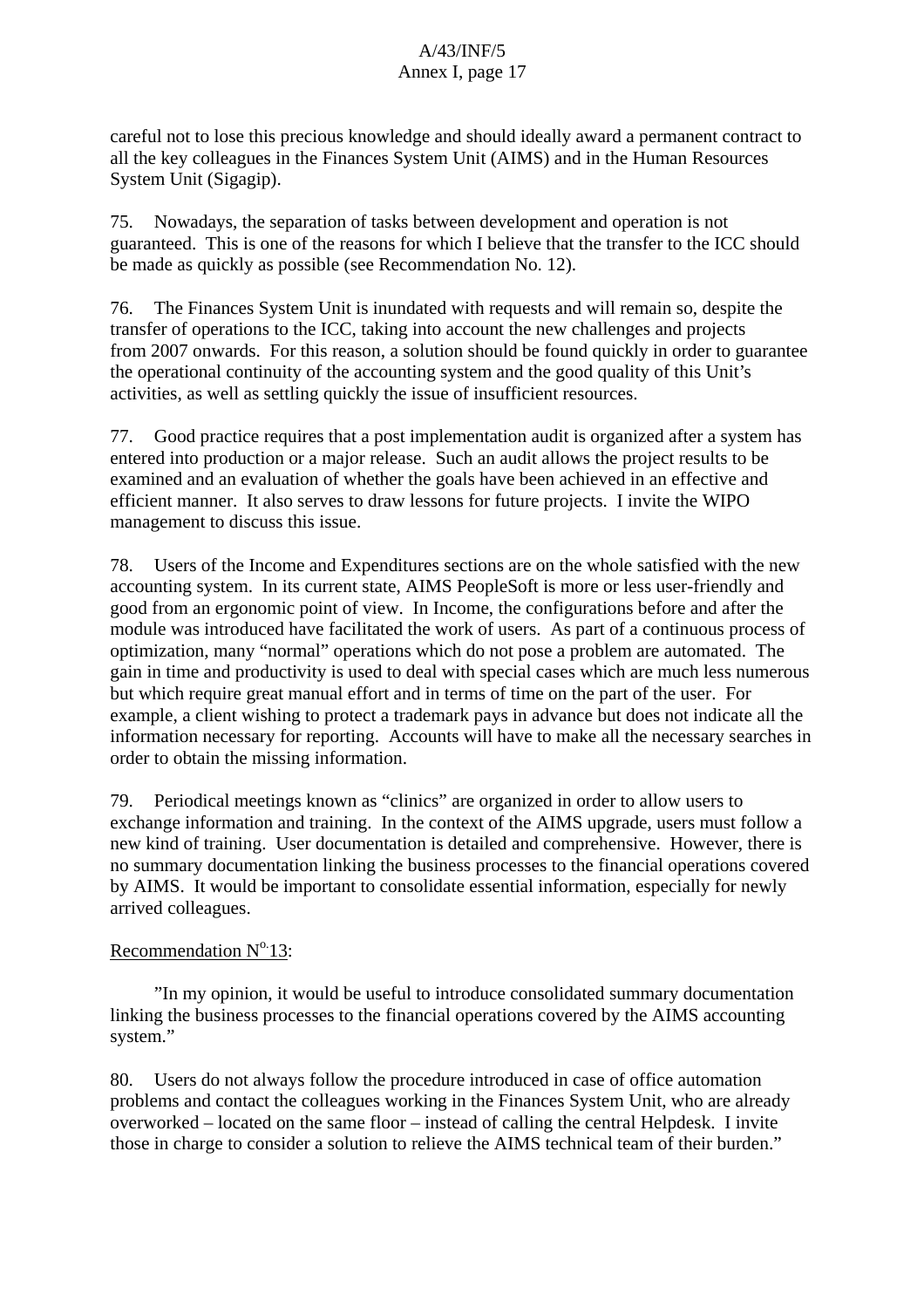#### AIMS Security:

81. A security concept exists for the AIMS accounting system, which is in the course of being updated. In 2003, the Information Security Section carried out an AIMS Security Review with the aim of evaluating the state of security of the UNIX operating system, the Oracle database and the PeopleSoft application. My colleagues have noted that the work is monitored and that a large part of the recommendations in the related report have been introduced.

82. The list of users of the AIMS system contains about 150 names, including all the program managers with access to the monthly reports produced by the Business Objects software. In 2006, only 43 per cent of users used the system. Requests for access are made by delegation of the Finance Department to the three super users. The three super users send the request to the manager responsible for implementing these rights. The concept of access rights is defined by the document "Security Design Documentation". The access rights consist of profiles containing a number of roles. These roles can be specified in more detail in permission lists, and also with specific access to certain pages and functions. There is a separation between the functional tasks of business users and the maintenance tasks of the AIMS technical team.

83. On the basis of this list of 150 users, my colleagues have noted a number of users who no longer work for the Organization. The manager immediately did what was necessary to remedy the situation. Moreover, there is an "auxiliary" list of about 100 users subdivided into functional blocks with the respective roles. A functional definition was missing for the 50 or so program managers who nevertheless had very restricted access.

#### Recommendation  $N^{\circ}$  14:

"I invite WIPO to introduce a more formal procedure for the management of users, in particular for the requests for authorization and departure announcements, and to restrict the use of the system only to people using these functions."

84. Through the analyses undertaken, my colleagues did not note any aspects which would have led them to make observations concerning the security of user privileges in AIMS. Monitoring of the technical implementation of access rights was not included in this audit.

## **CONCLUSIONS**

85. The observations which I can make as a result of this audit can be summarized and grouped together as follows:

Aim: Increasing Productivity

– In the PCT area, the unification and integration of systems is a requirement, given the very rapid development observed in previous years. The Organization should promote further the use of modern technologies by the national offices of Member States (cf. Recommendation  $N^{\circ}$ 1).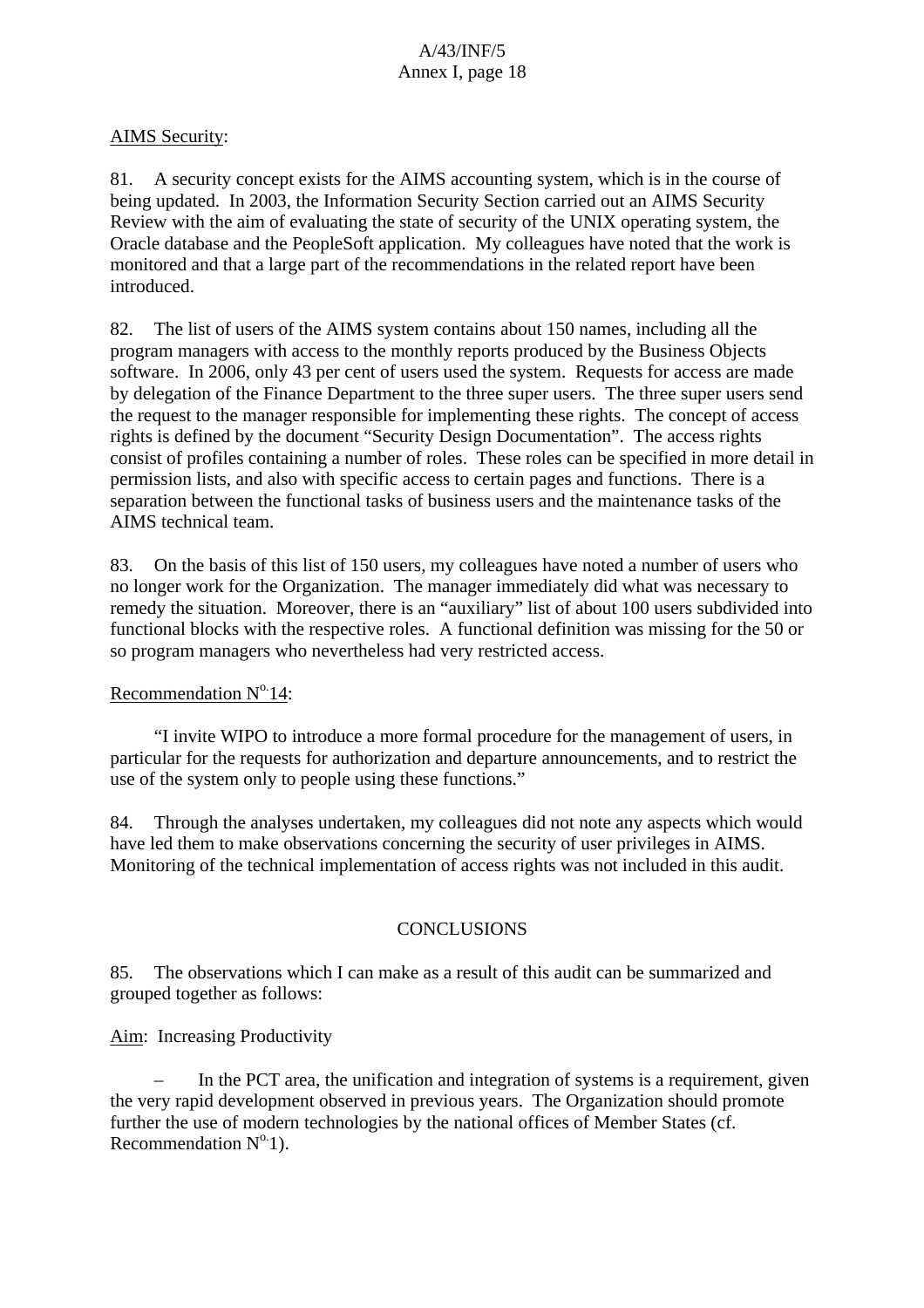– For the Madrid and Hague systems of trademarks and industrial designs respectively, the use of information technologies should be strengthened and become more user-friendly in order to rationalize and continue the automation of working procedures. Synergies should be sought with the reprogramming in progress of IT systems in the PCT area (cf.: Recommendation  $N^0$ 2).

– WIPO should consolidate the main administrative processes by incorporating up-to-date human resources management software, the purchasing module, the strengthening of controls by means of effective reporting, the modernization of the sale of publications and the introduction of an appropriate financial module in order to satisfy the IPSAS accounting standards (cf.: Recommendations  $N^{os}.3$ , 4, 5 and 6).

#### Means to Achieve the aim: Strategies and Investments

– A human resources strategy should be developed and take into account the results of the Desk-to-Desk Assessment Project (cf: Recommendation  $N^0$ 4).

– Similarly, WIPO should devise a comprehensive and up-to-date IT strategy which will serve as a basis for establishing the programs and activities for the 2008-2009 biennium. In order to face up to the numerous challenges in the field of IT, it is essential to have a coherent strategy in harmony with WIPO's general strategy. The necessary investments should be justified on the basis of the IT strategy and plan (cf.: Recommendation  $N^{\circ}$ 7).

– In order to respond to these integration challenges, a real ERP strategy should be devised. The harmonization of software packages and interfaces would reduce the diversity of the IT mapping system and allow productivity gains to be made  $(cf.$  Recommendation N 11).

– The Organization should invest in the technical infrastructure which has deteriorated during the past few years, by benefiting from the advantages of ICC sub-contracting. It should equip itself with the requisite financial means and staff resources in accordance with its future strategic plan (cf. Recommendation  $N^{\circ}$ 7).

– It is planned to enhance the Organization's information and asset security by means of the Security Change Project. WIPO should resolve the issue of making a sufficient number of qualified staff available to prepare for future challenges (cf.: Recommendation  $N^{\circ}$ 8).

## Increasing Operating Efficiency and Security:

The project to implement the new AIMS accounting system has been a success. The positive result was, inter alia, possible because the Organization managed the risks linked to the business processes and project management well. It should take these good experiences into account in its new project, with the aim of upgrading AIMS.

– WIPO should consider the introduction of a project management method and a management concept for routine incidents and changes throughout the Organization (cf. Recommendations  $N^{os.}9$  and 10).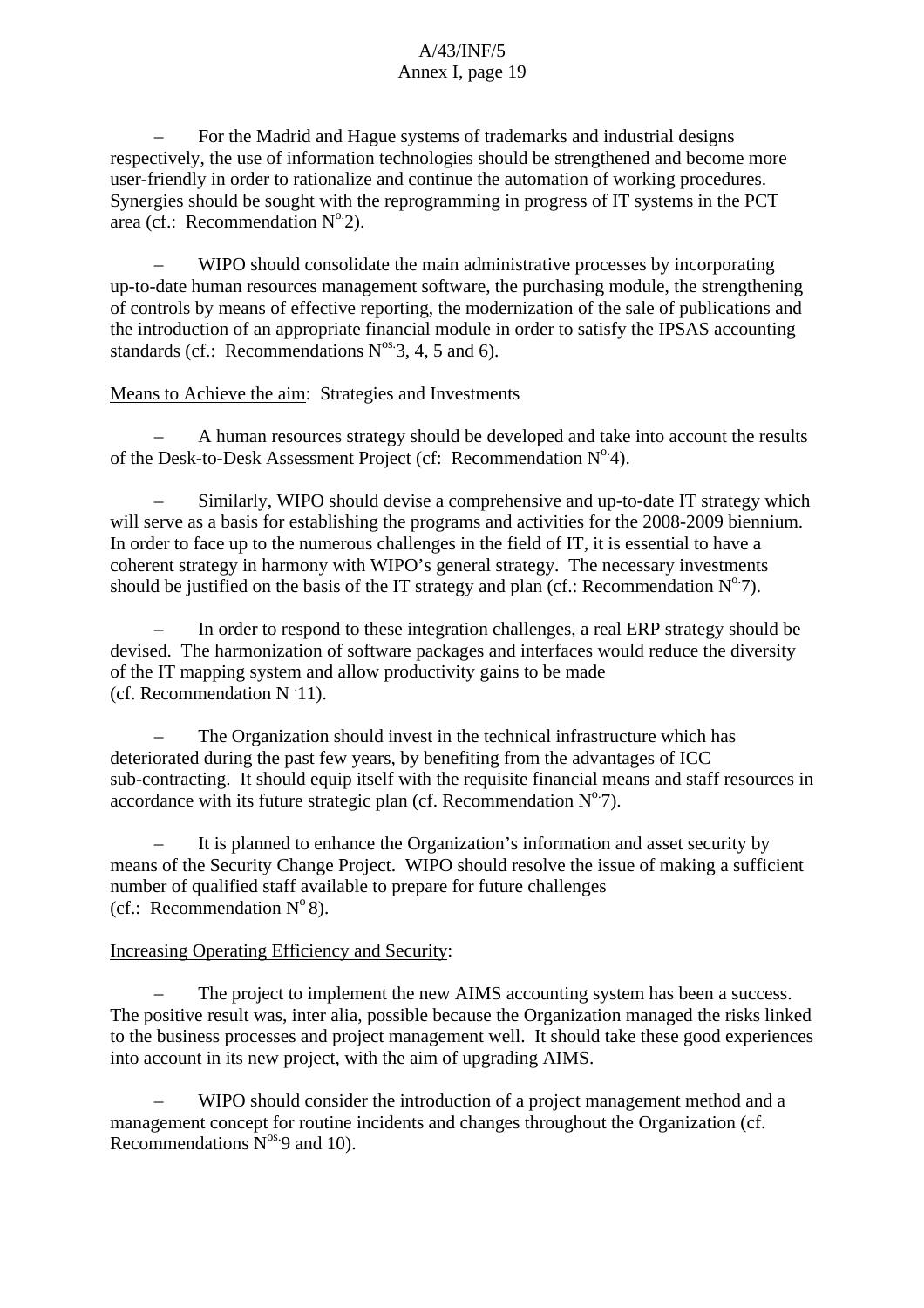– The transfer of the accounting system operation to the ICC will allow the risks to be reduced in relation to disaster recovery and business continuity. At the same time, it will be possible to improve the separation of tasks between development and production both in terms of applications and databases (cf. Recommendation  $N^0$  12).

– The situation relating to the functioning, support and use of the accounting system has been considered good. Potential sources of optimization have been identified in relation to collaboration between the Procurement and Contracts Division and the Expenditures Section, knowledge retention and the excessive workload of technical staff, consolidation of documentation and the process of announcing changes in user management (cf. Recommendations  $N^{\text{os}}$  13 and 14).

86. In an ERP system such as AIMS PeopleSoft, one of the risks is in terms of planned adaptations at the time of installation or subsequently. When a new release has to be installed, these non-standard parts require particular effort. At WIPO, the Income and Billing modules have been heavily customized. These two programs should be subject to particular attention during the 2007 upgrade and be verified during a future audit.

87. I am convinced that the Organization will be able to meet its numerous challenges relating to IT, if it takes account of the good experience gained when its new accounting system was introduced and if it benefits from the excellent skills demonstrated by its staff.